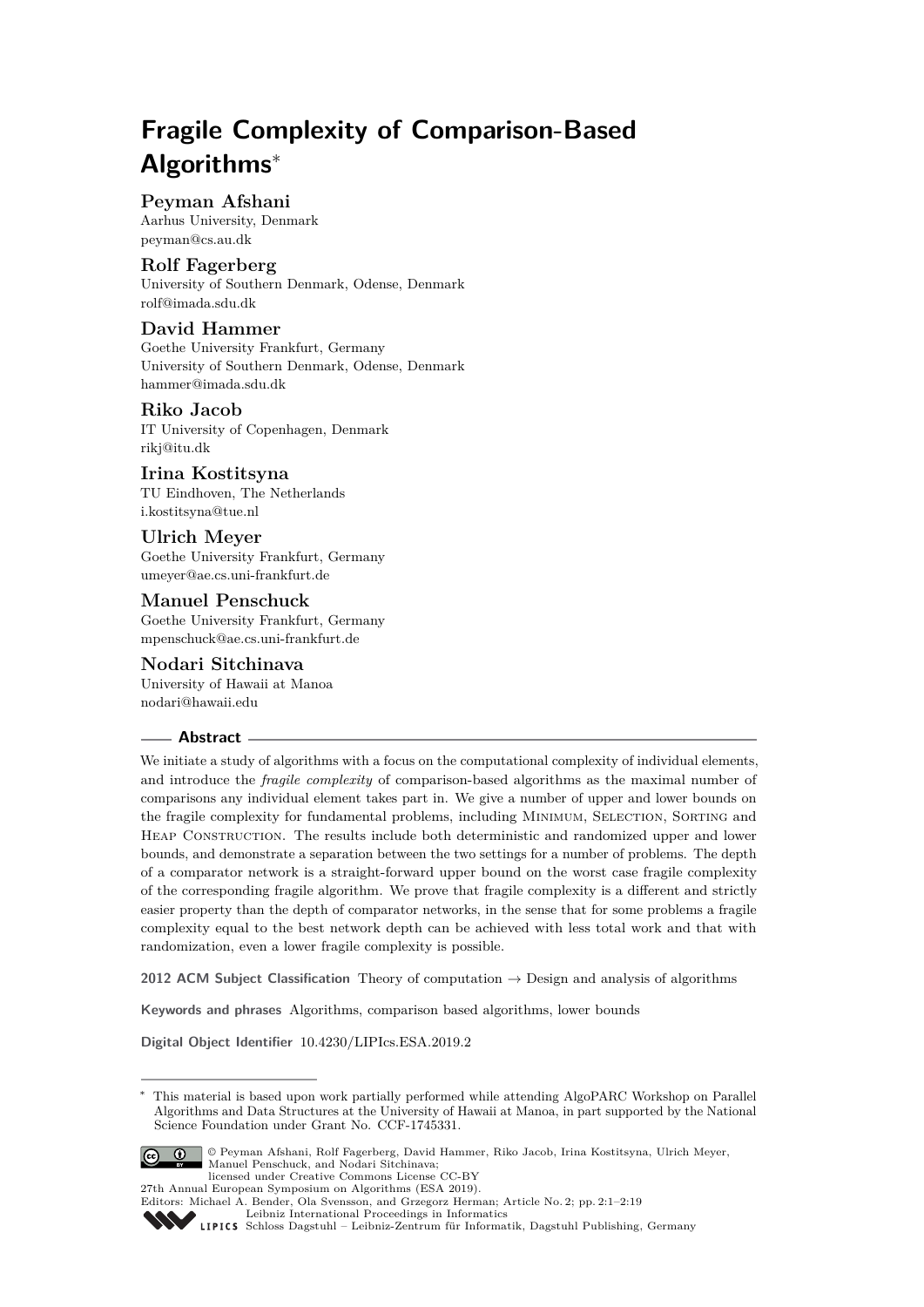## **2:2 Fragile Complexity of Comparison-Based Algorithms**

**Related Version** <https://arxiv.org/abs/1901.02857>

**Funding** *Rolf Fagerberg*: Supported by the Independent Research Fund Denmark, Natural Sciences, grant DFF-7014-00041.

*David Hammer*: Supported by the Deutsche Forschungsgemeinschaft (DFG) under grants ME 2088/3- 2 and ME 2088/4-2.

*Ulrich Meyer*: Supported by the Deutsche Forschungsgemeinschaft (DFG) under grants ME 2088/3-2 and ME 2088/4-2.

*Manuel Penschuck*: Supported by the Deutsche Forschungsgemeinschaft (DFG) under grants ME 2088/3-2 and ME 2088/4-2.

*Nodari Sitchinava*: Supported by the National Science Foundation under Grant No. CCF-1533823.

**Acknowledgements** We thank Steven Skiena for posing the original problem, and we thank Michael Bender, Rob Johnson, and Pat Morin for helpful discussions.

# <span id="page-1-0"></span>**1 Introduction**

Comparison-based algorithms is a classic and fundamental research area in computer science. Problems studied include minimum, median, sorting, searching, dictionaries, and priority queues, to name a few, and by now a huge body of work exists. The cost measure analyzed is almost always the total number of comparisons needed to solve the problem, either in the worst case or the expected case. Surprisingly, very little work has taken the viewpoint of the individual elements, asking the question: *how many comparisons must each element be subjected to?*

This question not only seems natural and theoretically fundamental, but is also practically well motivated: in many real world situations, comparisons involve some amount of destructive impact on the elements being compared, hence, keeping the maximum number of comparisons for each individual element low can be important. One example of such a situation is ranking of any type of consumable objects (wine, beer, food, produce), where each comparison reduces the available amount of the objects compared. Here, classical algorithms like QuickSort, which takes a single object and partitions the whole set with it, may use up this pivot element long before the algorithm completes. Another example is sports, where each comparison constitutes a match and takes a physical toll on the athletes involved. If a comparison scheme subjects one contestant to many more matches than others, both fairness to contestants and quality of result are impacted. The selection process could even contradict its own purpose – what is the use of finding a national boxing champion to represent a country at the Olympics if the person is injured in the process? Notice that in both examples above, quality of elements is difficult to measure objectively by a numerical value, hence one has to resort to relative ranking operations between opponents, i.e., comparisons. The detrimental impact of comparisons may also be of less directly physical nature, for instance if it involves a privacy risk for the elements compared, or if bias in the comparison process grows each time the same element is used.

 $\triangleright$  **Definition 1.** We say that a comparison-based algorithm A has fragile complexity  $f(n)$  if *each individual input element participates in at most f*(*n*) *comparisons. We also say that* A *has* work *w*(*n*) *if it performs at most w*(*n*) *comparisons in total. We say that a particular element e has fragile complexity*  $f_e(n)$  *in A if e participates in at most*  $f_e(n)$  *comparisons.* 

In this paper, we initiate the study of algorithms' fragile complexity – comparison-based complexity from the viewpoint of the individual elements – and present a number of upper and lower bounds on the fragile complexity for fundamental problems.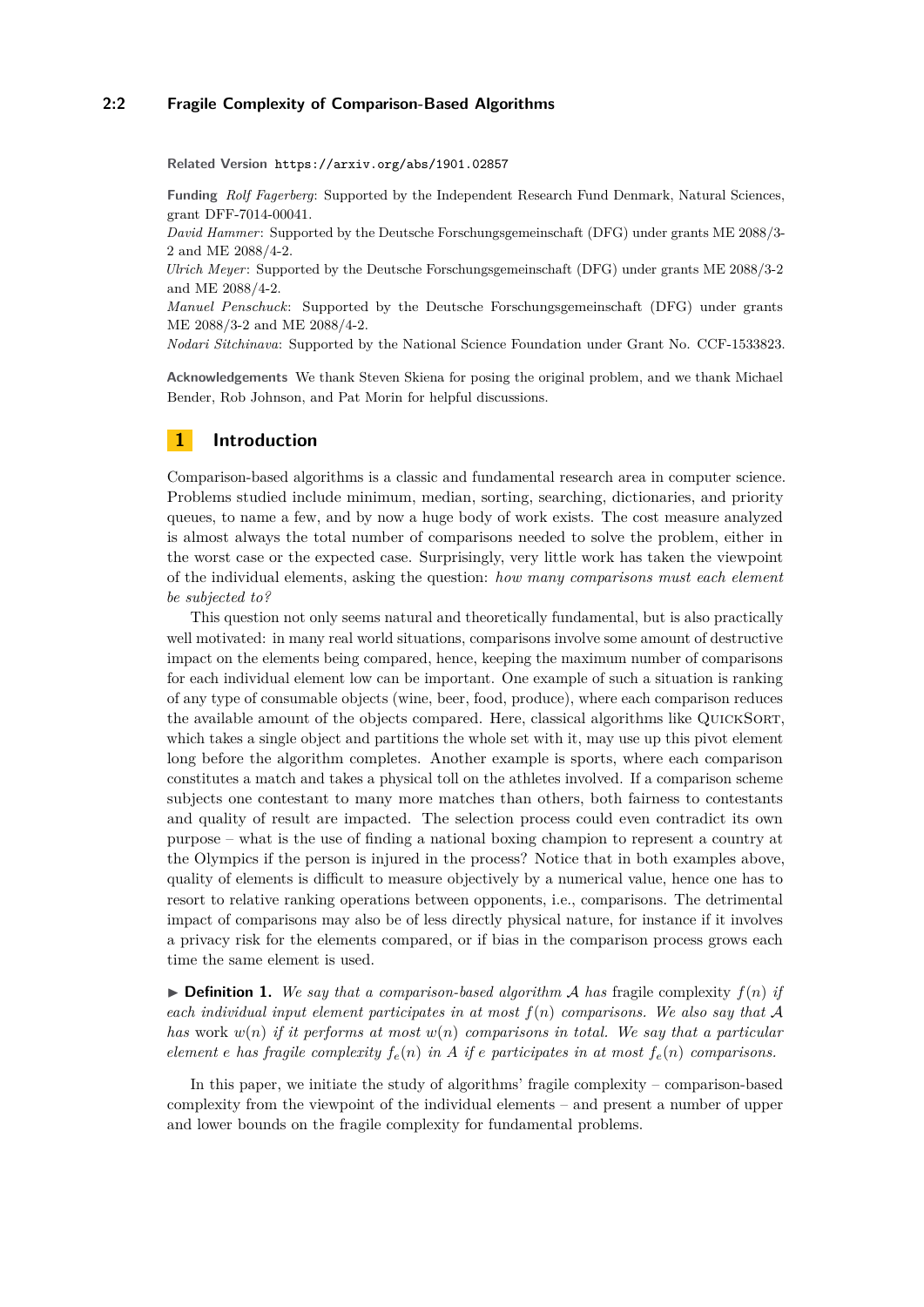## **1.1 Previous work**

One body of work relevant to what we study here is the study of sorting networks, propelled by the 1968 paper of Batcher [\[6\]](#page-17-0). In sorting networks, and more generally comparator networks, the notions of depth and size correspond to fragile complexity and standard worst case complexity,<sup>[1](#page-2-0)</sup> respectively, since a network with depth  $f(n)$  and size  $w(n)$  easily can be converted into a comparison-based algorithm with fragile complexity  $f(n)$  and work  $w(n)$ .

Batcher gave sorting networks with  $\mathcal{O}(\log^2 n)$  depth and  $\mathcal{O}(n \log^2 n)$  size, based on clever variants of the MergeSort paradigm. A number of later constructions achieve the same bounds [\[10,](#page-17-1) [15,](#page-17-2) [16,](#page-17-3) [19\]](#page-18-1), and for a long time it was an open question whether better results were possible. In the seminal result in 1983, Ajtai, Komlós, and Szemerédi [\[2,](#page-17-4) [3\]](#page-17-5) answered this in the affirmative by constructing a sorting network of  $\mathcal{O}(\log n)$  depth and  $\mathcal{O}(n \log n)$ size. This construction is quite complex and involves expander graphs [\[21,](#page-18-2) [22\]](#page-18-3), which can be viewed as objects encoding pseudorandomness, and which have many powerful applications in computer science and mathematics. The size of the constant factors in the asymptotic complexity of the AKS sorting network prevents it from being practical in any sense. It was later modified by others [\[8,](#page-17-6) [12,](#page-17-7) [17,](#page-17-8) [20\]](#page-18-4), but finding a simple, optimal sorting network, in particular one not based on expander graphs, remains an open problem. Comparator networks for other problems, such as selection and heap construction have also been studied [\[5,](#page-17-9) [7,](#page-17-10) [14,](#page-17-11) [18,](#page-17-12) [23\]](#page-18-5). In all these problems the size of the network is super-linear.

As comparator networks of depth  $f(n)$  and size  $w(n)$  lead to comparison-based algorithms with  $f(n)$  fragile complexity and  $w(n)$  work, a natural question is, whether the two models are equivalent, or if there are problems for which comparison-based algorithms can achieve either asymptotically lower  $f(n)$ , or asymptotically lower  $w(n)$  for the same  $f(n)$ .

One could also ask about the relationship between parallelism and fragile complexity. We note that parallel time in standard parallel models generally does not seem to capture fragile complexity. For example, even in the most restrictive exclusive read and exclusive write (EREW) PRAM model it is possible to create *n* copies of an element *e* in  $\mathcal{O}(\log n)$  time and, thus, compare *e* to all the other input elements in  $\mathcal{O}(\log n)$  time, resulting in  $\mathcal{O}(\log n)$ parallel time but  $\Omega(n)$  fragile complexity. Consequently, it is not clear whether Richard Cole's celebrated parallel merge sort algorithm [\[9\]](#page-17-13) yields a comparison-based algorithm with low fragile complexity as it copies some elements.

## **1.2 Our contribution**

In this paper we present algorithms and lower bounds for a number of classical problems, summarized in Table [1.](#page-3-0) In particular, we study finding the Minimum (Section [2\)](#page-4-0), the SELECTION problem (Section [3\)](#page-12-0), and SORTING (Section [4\)](#page-13-0).

**Minimum.** The case of the deterministic algorithms is clear: using an adversary lower bound, we show that the minimum element needs to suffer  $\Omega(\log n)$  comparisons and a tournament tree trivially achieves this bound (Subsection [2.1\)](#page-4-1). The randomized case, however, is much more interesting. We obtain a simple algorithm where the probability of the minimum element suffering *k* comparisons is doubly exponentially low in *k*, roughly  $1/2^{2^k}$  (see Subsection [2.2\)](#page-4-2). As a result, the Θ(log *n*) deterministic fragile complexity can be lowered to *O*(1) expected or even  $O(\log \log n)$  with high probability. We also show this latter high probability case is lower

<span id="page-2-0"></span><sup>1</sup> For clarity, in the rest of the paper we call standard worst case complexity *work*.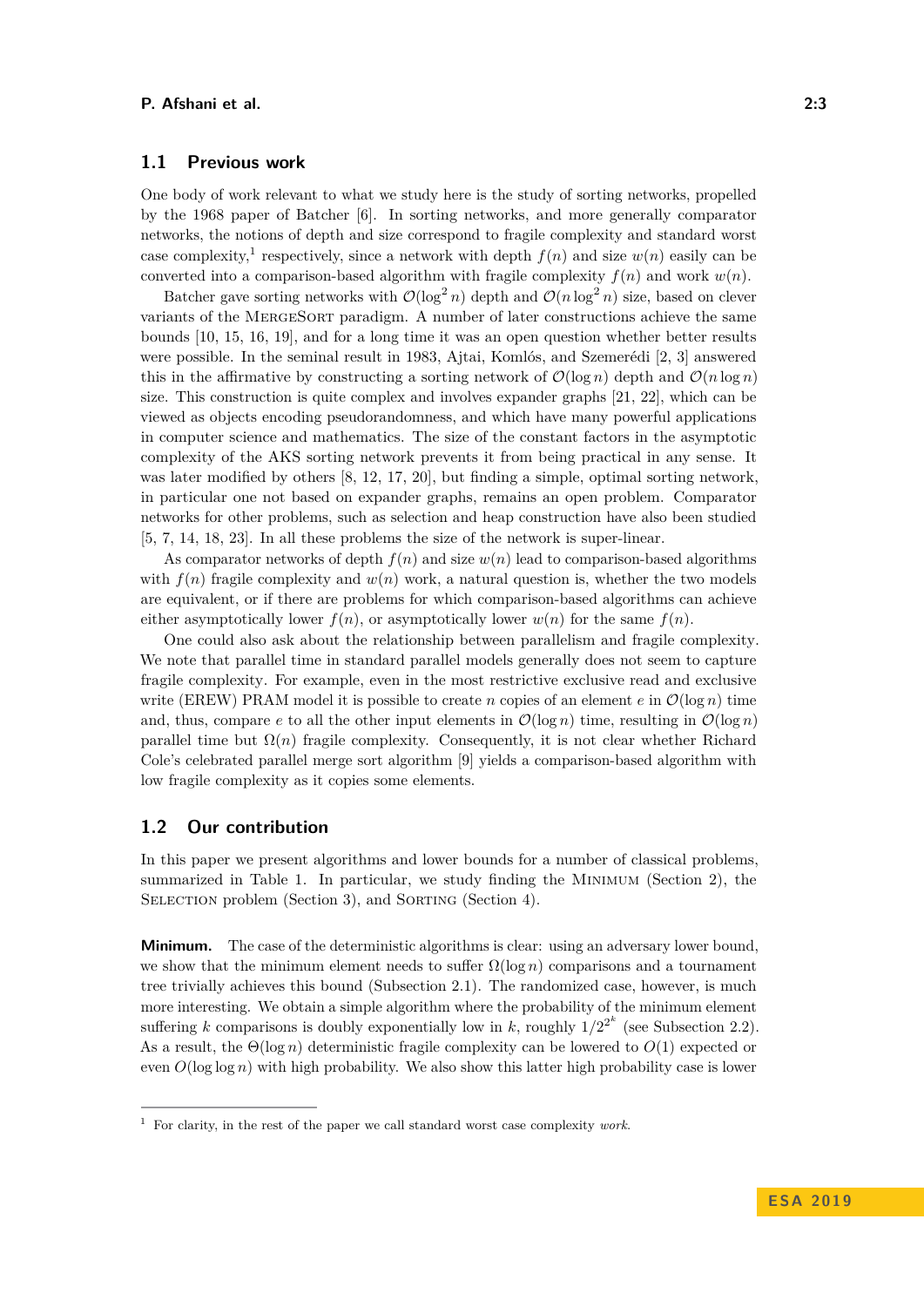## **2:4 Fragile Complexity of Comparison-Based Algorithms**

<span id="page-3-0"></span>**Table 1** Summary of presented results. Notation:  $f(n)$  means fragile complexity;  $w(n)$  means work;  $\langle f_m(n), f_{rem}(n) \rangle$  means fragile complexity for the selected element (minimum/median) and for the remaining elements, respectively – except for lower bounds, where it means (expected for the selected, limit for remaining);  $\dagger$  means holds in expectation;  $\dagger$  means holds with high probability  $(1 - 1/n)$ .  $\varepsilon > 0$  is an arbitrary constant.

| Problem                |                     | Upper                                                                                                                                                                                                                                                                               |                                                 | Lower                                                                                                                          |
|------------------------|---------------------|-------------------------------------------------------------------------------------------------------------------------------------------------------------------------------------------------------------------------------------------------------------------------------------|-------------------------------------------------|--------------------------------------------------------------------------------------------------------------------------------|
|                        |                     | f(n)                                                                                                                                                                                                                                                                                | w(n)                                            | f(n)                                                                                                                           |
| <b>MINIMUM</b>         | Determ.<br>(Sec. 2) | $\mathcal{O}(\log n)$ [T 2]                                                                                                                                                                                                                                                         | $\mathcal{O}(n)$                                | $f_{\min} = \Omega(\log n)$ [T 2]                                                                                              |
|                        | Rand.<br>(Sec. 2)   | $\langle \mathcal{O}(\log_{\Lambda} n)^{\dagger}, \mathcal{O}(\Delta + \log_{\Lambda} n)^{\dagger} \rangle$ [T 9]<br>$\langle \mathcal{O}(1)^\dagger, \mathcal{O}(n^\varepsilon) \rangle$ (setting $\Delta = n^\varepsilon$ )<br>$O(\frac{\log n}{\log \log n})^{\dagger}$ [Cor 11] | $\mathcal{O}(n)$                                | $\langle \Omega(\log_{\Lambda} n)^{\dagger}, \Delta \rangle$ [T 10]<br>$\Omega(\frac{\log n}{\log \log n})^{\dagger}$ [Cor 11] |
|                        |                     | $\langle O(\log_{\Delta} n \log \log \Delta)^{\ddagger}, \rangle$<br>$O(\Delta + \log_{\Delta} n \log \log \Delta)^{\ddagger}$ [T 9]                                                                                                                                                | $\overline{\mathcal{O}(n)}$<br>$\mathcal{O}(n)$ | $f_{\min} =$<br>$= \Omega(\log \log n)^{\ddagger}$ [T 14]                                                                      |
| <b>SELECTION</b>       | Determ.<br>(Sec. 3) | $\mathcal{O}(\log n)$ [T 15]                                                                                                                                                                                                                                                        | $\mathcal{O}(n)$ [T 15]                         | $\Omega(\log n)$ [Cor 3]                                                                                                       |
|                        | Rand.<br>(Sec. 3)   | $\mathcal{O}(\log \log n)^{\dagger}, \mathcal{O}(\sqrt{n})^{\dagger}$ [T 17]<br>$\left\langle \mathcal{O}\left(\frac{\log n}{\log \log n}\right)^{\dagger}, \mathcal{O}(\log^2 n)^{\dagger} \right\rangle$ [T 17]                                                                   | $\mathcal{O}(n)^{\dagger}$                      | $\langle \Omega(\log_{\Lambda} n)^{\dagger}, \Delta \rangle$ [T 10]                                                            |
| <b>MERGE</b>           | Determ.<br>(Sec. 4) | $\mathcal{O}(\log n)$ [T 24]                                                                                                                                                                                                                                                        | $\mathcal{O}(n)$                                | $\Omega(\log n)$ [Lem 18]                                                                                                      |
| <b>HEAP</b><br>CONSTR. | Determ.<br>(Sec. 5) | $\mathcal{O}(\log n)$ [Obs 2]                                                                                                                                                                                                                                                       | $\mathcal{O}(n)$                                | $\Omega(\log n)$ [T 2]                                                                                                         |

bounded by  $\Omega(\log \log n)$  (Subsection [2.3\)](#page-9-2). Furthermore, we can achieve a trade-off between the fragile complexity of the minimum element and the other elements. Here  $\Delta = \Delta(n)$  is a parameter we can choose freely that basically upper bounds the fragile complexity of the non-minimal elements. We can find the minimum with  $O(\log_{\Lambda} n)$  expected fragile complexity while all the other elements suffer  $O(\Delta + \log_{\Delta} n)$  comparisons (Subsection [2.3\)](#page-9-2). Furthermore, this is tight: we show an  $\Omega(\log_{\Delta} n)$  lower bound for the expected fragile complexity of the minimum element where the maximum fragile complexity of non-minimum elements is at most  $\Delta$ .

**Selection.** Minimum finding is a special case of the selection problem where we are interested in finding an element of a given rank. As a result, all of our lower bounds apply to this problem as well. Regarding upper bounds, the deterministic case is trivial if we allow for  $O(n \log n)$  work (via sorting). We show that this can be reduced to  $O(n)$  time while keeping the fragile complexity of all the elements at  $O(\log n)$  (Section [3\)](#page-12-0). Once again, randomization offers a substantial improvement: e.g., we can find the median in  $O(n)$  expected work and with  $O(\log \log n)$  expected fragile complexity while non-median elements suffer  $O(\sqrt{n})$  expected comparisons, or we can find the median in  $O(n)$  expected work and with  $O(\log n / \log \log n)$ expected fragile complexity while non-median elements suffer  $O(\log^2 n)$  expected comparisons.

**Sorting and other results.** The deterministic selection, sorting, and heap construction fragile complexities follow directly from the classical results in comparator networks [\[3,](#page-17-5) [7\]](#page-17-10). However, we show a separation between comparator networks and comparison-based algorithms for the problem of Median (Section [3\)](#page-12-0) and Heap Construction (Section [5\)](#page-16-2), in the sense that depth/fragile complexity of  $\mathcal{O}(\log n)$  can be achieved in  $\mathcal{O}(n)$  work for comparison-based algorithms, but requires  $\Omega(n \log n)$  [\[5\]](#page-17-9) and  $\Omega(n \log \log n)$  [\[7\]](#page-17-10) sizes for comparator networks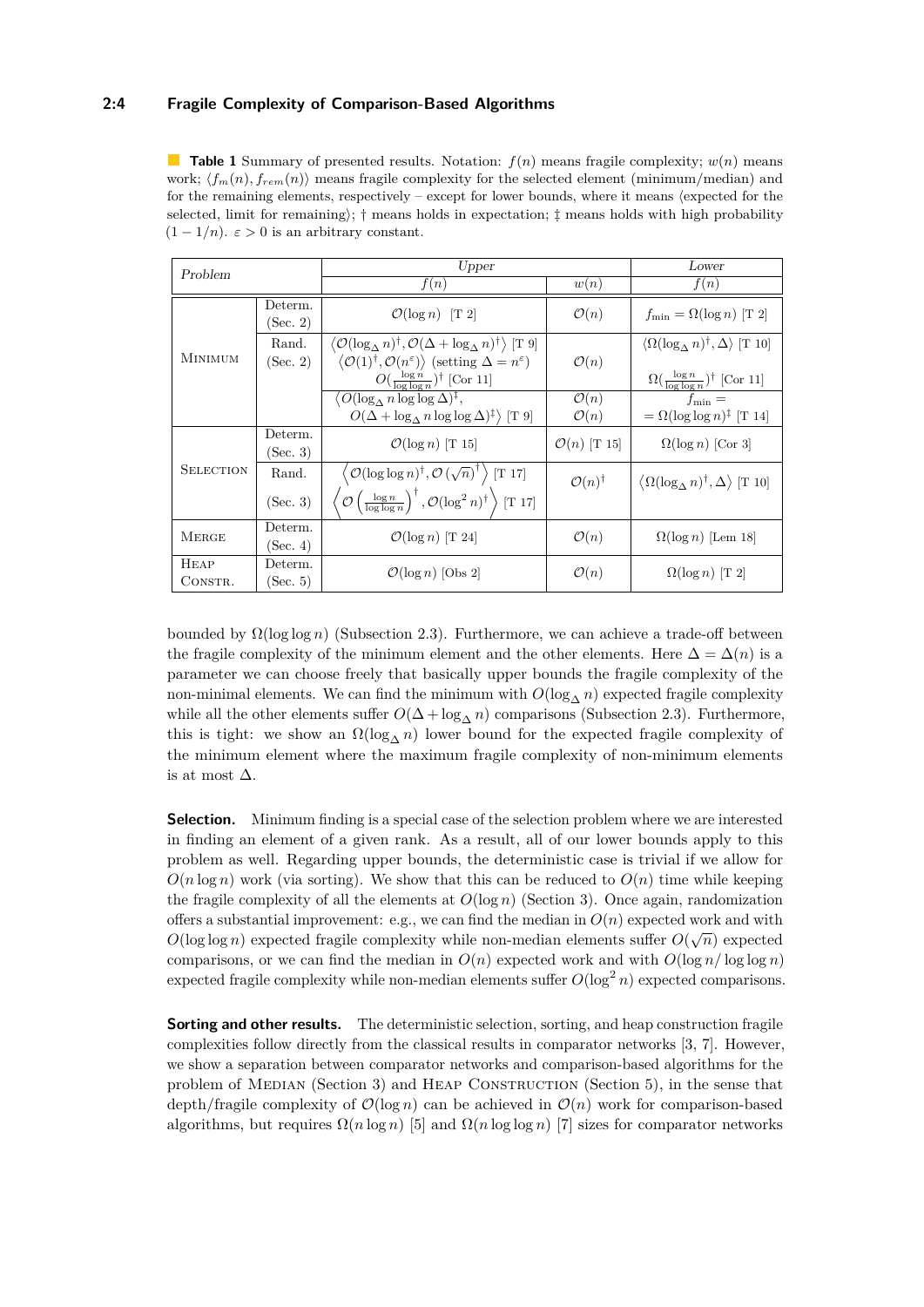for the two problems, respectively. For sorting the two models achieve the same complexities:  $\mathcal{O}(\log n)$  depth/fragile complexity and  $\mathcal{O}(n \log n)$  size/work, which are the optimal bounds in both models due to the  $\Omega(\log n)$  lower bound on fragile complexity for MINIMUM (Theorem [2\)](#page-4-3) and the standard  $\Omega(n \log n)$  lower bound on work for comparison-based sorting. However, it is an open problem whether these bounds can be achieved by simpler sorting algorithms than sorting networks, in particular whether expander graphs are necessary. One intriguing conjecture could be that any comparison-based sorting algorithm with  $\mathcal{O}(\log n)$  fragile complexity and  $\mathcal{O}(n \log n)$  work implies an expander graph. This would imply expanders, optimal sorting networks and fragile-optimal comparison-based sorting algorithms to be equivalent, in the sense that they all encode the same level of pseudorandomness.

We note that our lower bound of  $\Omega(\log^2 n)$  on the fragile complexity of MERGESORT (Theorem [19\)](#page-14-1) implies the same lower bound on the depth of any sorting network based on binary merging, which explains why many of the existing simple sorting networks have Θ(log<sup>2</sup> *n*) depth. Finally, our analysis of MergeSort on random inputs (Theorem [23\)](#page-15-0) shows a separation between deterministic and randomized fragile complexity for such algorithms. In summary, we consider the main contributions of this paper to be:

- the introduction of the model of fragile complexity, which we find intrinsically interesting, practically relevant, and surprisingly overlooked
- the separations between this model and the model of comparator networks  $\sim$
- the separations between the deterministic and randomized setting within the model ÷

the lower bounds on randomized minimum finding  $\blacksquare$ 

Due to space constraints, some proofs only appear in the full paper [\[1\]](#page-17-14).

## <span id="page-4-0"></span>**2 Finding the minimum**

## <span id="page-4-1"></span>**2.1 Deterministic Algorithms**

As a starting point, we study deterministic algorithms that find the minimum among an input of *n* elements. Our results here are simple but they act as interesting points of comparison against the subsequent non-trivial results on randomized algorithms.

<span id="page-4-3"></span> $\triangleright$  **Theorem 2.** *The fragile complexity of finding the minimum of <i>n elements is*  $\lceil \log n \rceil$ *.* 

**Proof.** The upper bound is achieved using a perfectly balanced tournament tree. The lower bound follows from a standard adversary argument.

Observe that in addition to returning the minimum, the balanced tournament tree can also return the second smallest element, without any increase to the fragile complexity of the minimum. We refer to this deterministic algorithm that returns the smallest and the second smallest element of a set  $X$  as TOURNAMENTMINIMUM $(X)$ .

<span id="page-4-4"></span>I **Corollary 3.** *For any deterministic algorithm* A *that finds the median of n elements, the fragile complexity of the median element is at least*  $\lceil \log n \rceil - 1$ *.* 

**Proof.** By a standard padding argument with  $n-1$  small elements.

## <span id="page-4-2"></span>**2.2 Randomized Algorithms for Finding the Minimum**

We now show that finding the minimum is provably easier for randomized algorithms than for deterministic algorithms. We define  $f_{\text{min}}$  as the fragile complexity of the minimum and *f*rem as the maximum fragile complexity of the remaining elements. For deterministic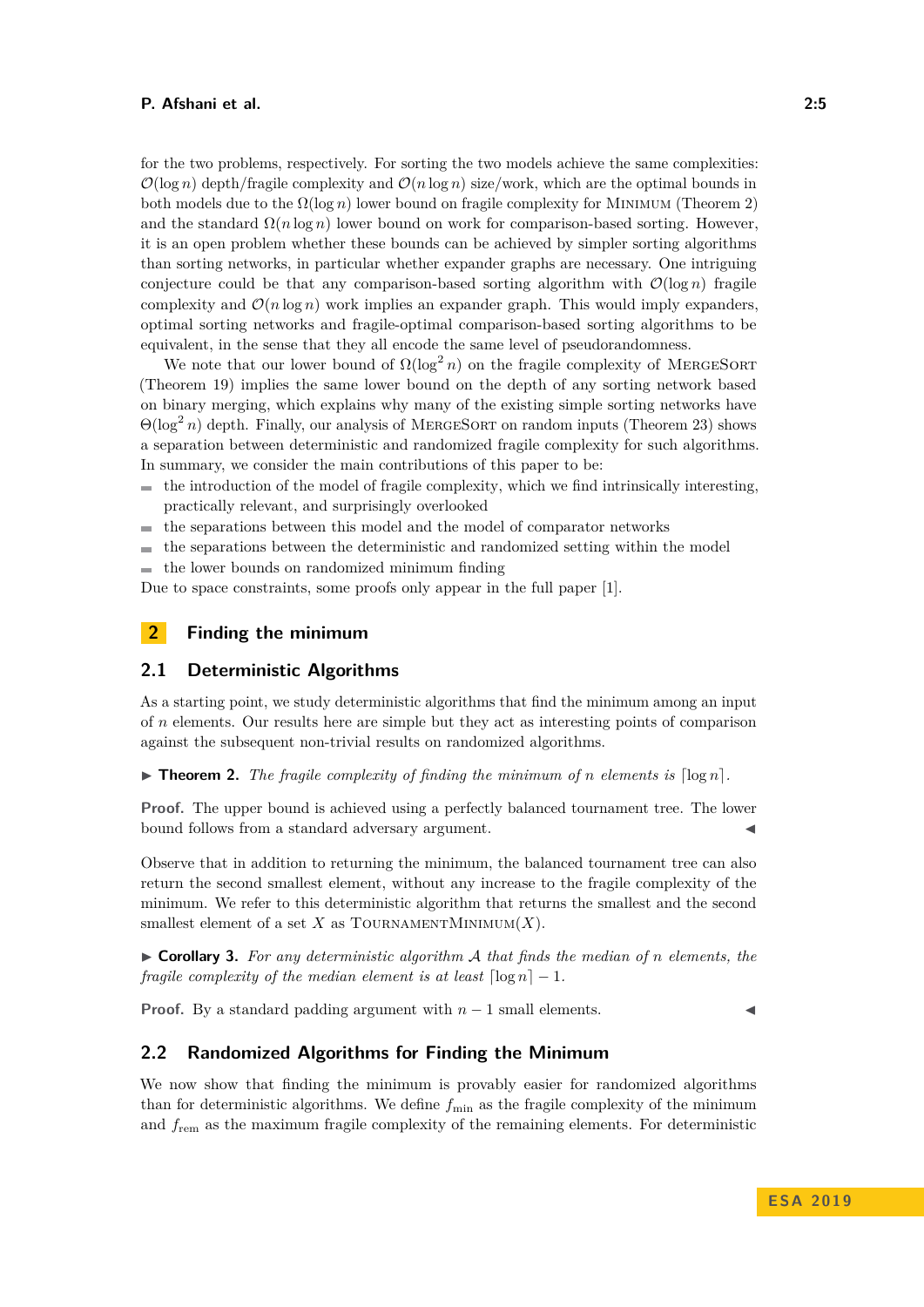algorithms we have shown that  $f_{\min} \geq \log n$  regardless of  $f_{\text{rem}}$ . This is very different in the randomized setting. In particular, we first show that we can achieve  $\mathbb{E}[f_{\min}] = O(1)$  and  $f_{\text{min}} = O(1) + \log \log n$  with high probability (we later show this high probability bound is also tight, Theorem [14\)](#page-12-1).

1: **procedure** SAMPLEMINIMUM $(X)$   $\triangleright$  Returns the smallest and 2nd smallest element of X 2: **if**  $|X| \leq 8$  **return** TOURNAMENTMINIMUM $(X)$ 3: Let  $A \subset X$  be a uniform random sample of *X*, with  $|A| = |X|/2$ 4: Let  $B \subset A$  be a uniform random sample of A, with  $|B| = |X|^{2/3}|$ 5: **...**  $\triangleright$  The minimum is either in (i)  $C \subset X \setminus A$ , (ii)  $D \subset A \setminus B$  or (iii) *B* 6:  $(b_1, b_2) = \text{SAMPLENINIMUM}(B)$  *b* the minimum participates only in case (iii) 7: Let  $D = \{x \in A \setminus B \mid x < b_2\}$  b the minimum is compared once only in case (ii) 8: Let  $(a'_1, a'_2)$  = SAMPLEMINIMUM(*D*)  $\triangleright$  only case (ii) 9: Let  $(a_1, a_2)$  = TOURNAMENTMINIMUM $(a'_1, a'_2)$  $\rhd$  case (ii) and (iii) 10: Let  $C = \{x \in X \setminus A \mid x < a_2\}$   $\triangleright$  only case (i) 11: Let  $(c_1, c_2)$  = TOURNAMENTMINIMUM(C)  $\rhd$  only case (i) 12: **return** TOURNAMENTMINIMUM $(a_1, a_2, c_1, c_2)$   $\triangleright$  always

First, we show that this algorithm can actually find the minimum with expected constant number of comparisons. Later, we show that the probability that this algorithm performs *t* comparisons on the minimum drops roughly *doubly exponentially* on *t*.

We start with the simple worst-case analysis.

### <span id="page-5-1"></span>▶ **Lemma 4.** *Algorithm* SAMPLEMINIMUM*(X)* achieves  $f_{min} \leq 3 \log |X|$  in the worst case.

**Proof.** First, observe that the smallest element in Lines [9](#page-4-2) and [12](#page-4-2) participates in at most one comparison because pairs of elements are already sorted. Then the fragile complexity of the minimum is defined by the maximum of the three cases:

- (i) One comparison each in Lines [10](#page-4-2) and [12,](#page-4-2) plus (by Theorem [2\)](#page-4-3)  $\lceil \log |C| \rceil \le \log |X|$ comparisons in Line [11.](#page-4-2)
- **(ii)** One comparison each in Lines [7, 9,](#page-4-2) and [12,](#page-4-2) plus the recursive call in line [8.](#page-4-2)
- **(iii)** One comparison each in Lines [6, 9,](#page-4-2) and [12,](#page-4-2) plus the recursive call in line [6.](#page-4-2)

The recursive calls in lines [8](#page-4-2) and [6](#page-4-2) are on at most  $|X|/2$  elements because  $B \subset A$ ,  $D \subset A$ , and  $|A| = |X|/2$ . Consequently, the fragile complexity of the minimum is defined by the recurrence

$$
T(n) \le \begin{cases} \max \{3 + T(n/2), 2 + \log n\} & \text{if } n > 8 \\ 3 & \text{if } n \le 8 \end{cases}
$$

which solves to  $T(n) \leq 3 \log n$ .

<span id="page-5-0"></span>**Example 5.** Assume that in Algorithm SAMPLEMINIMUM, the minimum y is in  $X \setminus A$ , i.e. *we are in case (i).* Then  $\Pr[|C| = k | y \notin A] \leq \frac{k}{2^k}$  for any  $k \geq 1$  and  $n \geq 7$ .

**Proof.** There are  $\binom{n-1}{\lfloor n/2 \rfloor}$  possible events of choosing a random subset  $A \subset X$  of size  $\lfloor n/2 \rfloor$ s.t.  $y \notin A$ . Let us count the number of the events  $\{|C| = k \mid y \notin A\}$ , which is equivalent to  $a_2$ , the second smallest element of *A*, being larger than exactly  $k+1$  elements of *X*.

For simplicity of exposition, consider the elements of  $X = \{x_1, \ldots, x_n\}$  in sorted order. The minimum  $y = x_1 \notin A$ , therefore,  $a_1$  (the smallest element of A) must be one of the k elements  $\{x_2, \ldots, x_{k+1}\}$ . By the above observation,  $a_2 = x_{k+2}$ . And the remaining  $\lceil n/2 \rceil - 2$ elements of *A* are chosen from among  $\{x_{k+3}, \ldots, x_n\}$ . Therefore,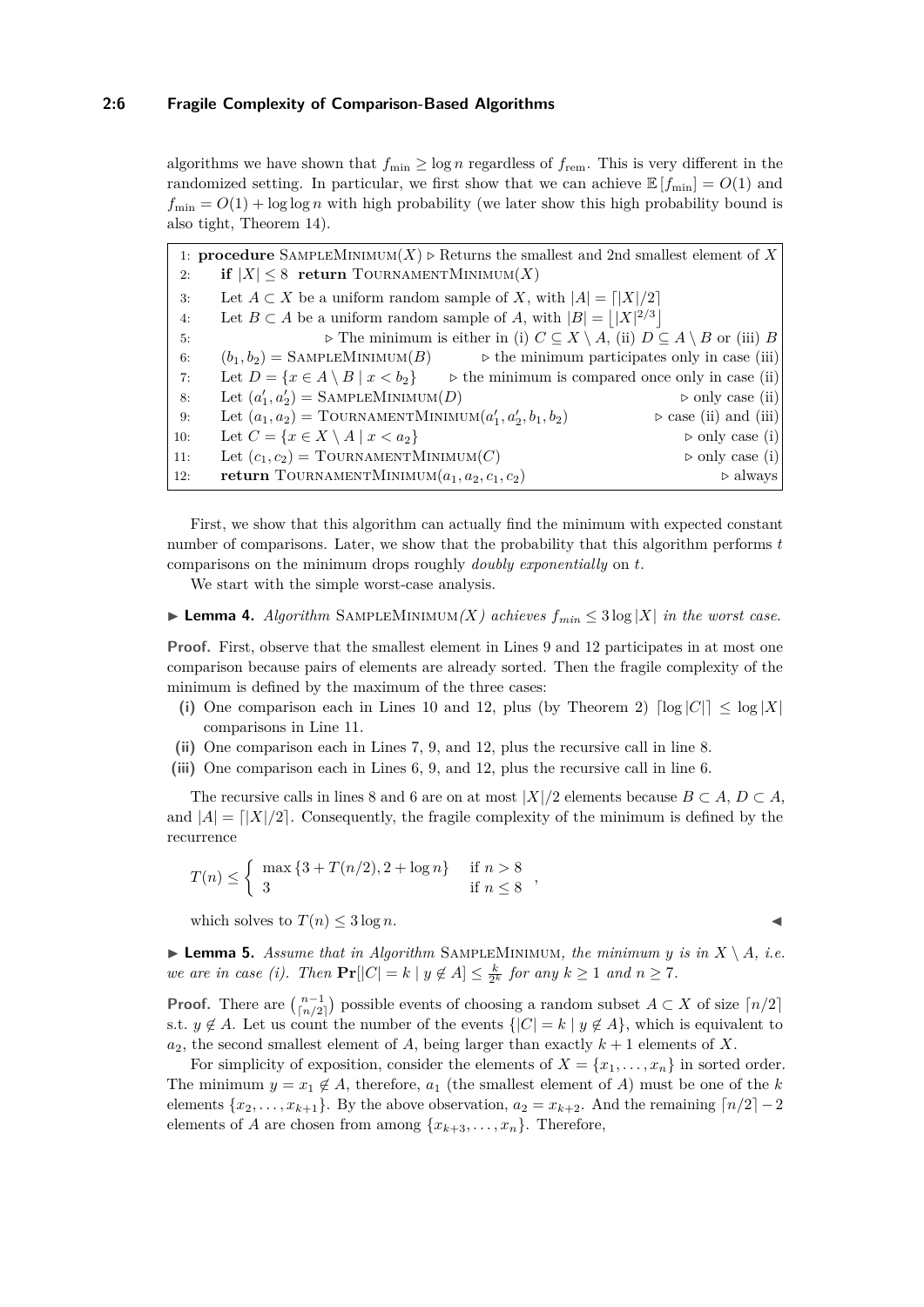$$
\Pr[|C| = k \mid y \notin A] = \frac{k \cdot {n - (k+2) \choose \lceil n/2 \rceil - 2}}{{n-1 \choose \lceil n/2 \rceil}} = k \cdot \frac{(n - (k+2))!}{(\lfloor n/2 \rfloor - k)! (\lceil n/2 \rceil - 2)!} \cdot \frac{(\lceil n/2 \rceil)! (\lfloor n/2 \rfloor - 1)!}{(n-1)!}
$$

Rearranging the terms, we get:

$$
\Pr[|C| = k \mid y \notin A] = k \cdot \frac{(n - (k + 2))!}{(n - 1)!} \cdot \frac{(\lceil n/2 \rceil)!}{(\lceil n/2 \rceil - 2)!} \cdot \frac{(\lfloor n/2 \rfloor - 1)!}{(\lfloor n/2 \rfloor - k)!}
$$

There are two cases to consider:

$$
k = 1: \qquad \mathbf{Pr}[|C| = k \mid y \notin A] = 1 \cdot \frac{1}{(n-1)(n-2)} \cdot \lceil n/2 \rceil (\lceil n/2 \rceil - 1) \cdot 1
$$

$$
\leq \frac{1}{(n-1)(n-2)} \cdot \frac{(n+1)}{2} \cdot \frac{(n-1)}{2}
$$

$$
= \frac{n+1}{4 \cdot (n-2)} \leq \frac{1}{2} = \frac{k}{2^k} \qquad \text{for every } n \geq 5.
$$

$$
k \ge 2: \qquad \mathbf{Pr}[|C| = k \mid y \notin A] = k \cdot \frac{1}{\prod_{i=1}^{k+1} (n-i)} \cdot \lceil n/2 \rceil (\lceil n/2 \rceil - 1) \cdot \prod_{i=1}^{k-1} \left( \left\lfloor \frac{n}{2} \right\rfloor - i \right)
$$

$$
\le k \cdot \frac{1}{\prod_{i=1}^{k+1} (n-i)} \cdot \frac{n+1}{2} \cdot \frac{n-1}{2} \cdot \prod_{i=1}^{k-1} \frac{n-2i}{2}
$$

$$
\le \frac{k}{2^{k+1}} \cdot (n+1)(n-1) \cdot \frac{\prod_{i=1}^{k-1} (n-2i)}{\prod_{i=1}^{k+1} (n-i)}
$$

$$
\le \frac{k}{2^{k+1}} \cdot (n+1)(n-1) \cdot \frac{n-2}{(n-1)(n-2)(n-3)}
$$

$$
= \frac{k}{2^{k+1}} \cdot \frac{n+1}{n-3} \le \frac{k}{2^{k+1}} \cdot 2 = \frac{k}{2^k} \quad \text{for every } n \ge 7.
$$

## <span id="page-6-1"></span>**Findment 6.** *Algorithm* SAMPLEMINIMUM *achieves*  $\mathbb{E}[f_{min}] \leq 9$ .

**Proof.** By induction on the size of *X*. In the base case  $|X| \leq 8$ , clearly  $f_{\min} \leq 3$ , implying the theorem.

Now assume that the calls in Line [8](#page-4-2) and Line [6](#page-4-2) have the property that  $\mathbb{E}[f(b_1)] \leq 9$ and  $\mathbb{E}[f(a_1')] \leq 9$ . Both in case (ii) and case (iii), the expected number of comparisons of the minimum is  $\leq 9+3$ . Case (i) happens with probability at least 1/2. In this case, the expected number of comparisons is 2 plus the ones from Line [11.](#page-4-2) By Lemma [5](#page-5-0) we have **Pr**[ $|C| = k$  | case (i)]  $\leq k2^{-k}$ . Because TOURNAMENTMINIMUM (actually any algorithm not repeating the same comparison) uses the minimum at most *k* − 1 times, the expected number of comparisons in Line [11](#page-4-2) is  $\sum_{k=1}^{\lfloor n/2 \rfloor} (k-1)k2^{-k} \leq \sum_{k=1}^{\infty} (k-1)k2^{-k} \leq 4$ . Combining the bounds we get  $\mathbb{E}[f_{\min}] \leq \frac{9+3}{2} + \frac{2+4}{2} = 9.$ 

Observe that the above proof did not use anything about the sampling of *B*, and also did not rely on TOURNAMENTMINIMUM.

<span id="page-6-0"></span>
$$
\blacktriangleright \textbf{ Lemma 7.} \ \ For \ |X| > 2 \ \ and \ \ any \ \gamma > 1 \colon \Pr\left[|D| \ge \gamma |X|^{1/3}\right] < |X| \exp(-\Theta(\gamma))
$$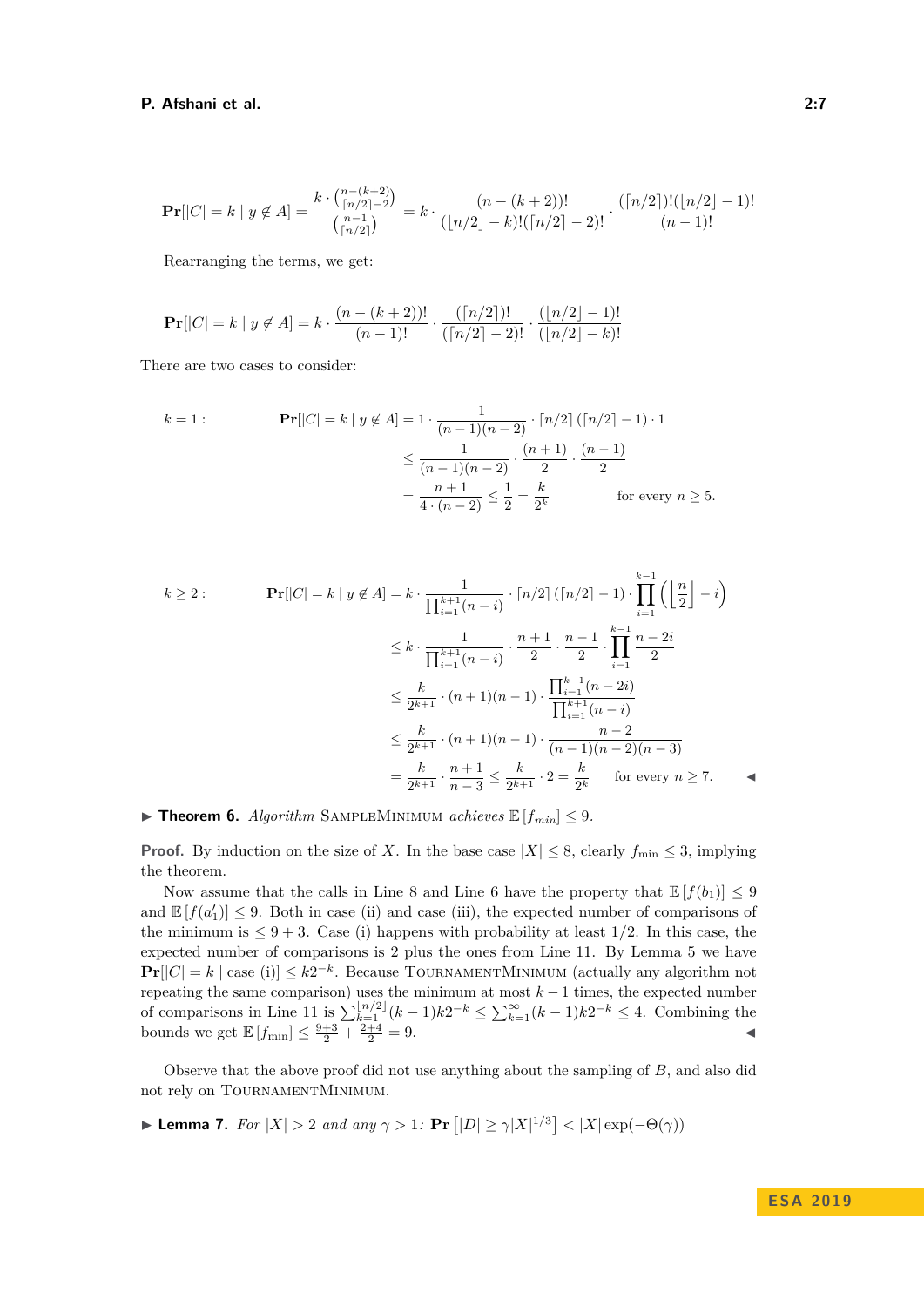#### **2:8 Fragile Complexity of Comparison-Based Algorithms**

**Proof.** Let  $n = |X|, a = |A| = \lfloor n/2 \rfloor$  and  $b = |B| = \lfloor n^{2/3} \rfloor$ . The construction of the set *B* can be viewed as the following experiment. Consider drawing without replacement from an urn with *b* blue and *a* − *b* red marbles. The *i*-th smallest element of *A* is chosen into *B* iff the *i*-th draw from the urn results in a blue marble. Then  $|D| \ge \gamma |X|^{1/3} = \gamma n^{1/3}$  implies that this experiment results in at most one blue marble among the first  $t = \gamma n^{1/3}$  draws. There are precisely  $t + 1$  elementary events that make up the condition  $|D| \geq t$ , namely that the *i*-th draw is a blue marble, and where  $i = 0$  stands for the event "all *t* marbles are red". Let us denote the probabilities of these elementary events as  $p_i$ .

Observe that each  $p_i$  can be expressed as a product of t factors, at least  $t-1$  of which stand for drawing a red marble, each upper bounded by  $1 - \frac{b-1}{a}$ . The remaining factor stands for drawing the first blue marble (from the urn with *a* − *i* marbles, *b* of which are blue), or another red marble. In any case we can bound

$$
p_i \le \left(1 - \frac{b-1}{a}\right)^{t-1} \le \left(1 - \frac{b-1}{a}\right)^{\gamma n^{1/3} - 1} = \exp\left(-\Theta\left(\frac{b\gamma n^{1/3}}{a}\right)\right).
$$

Summing the  $t + 1$  terms, and observing  $t + 1 < n$  if the event can happen at all, we get

$$
\Pr[|D| \ge \gamma |X|^{1/3}] < n \cdot \exp\left(-\Theta\left(\frac{\gamma n^{1/3} n^{2/3}}{n/2}\right)\right) = n \cdot \exp\left(-\Theta(\gamma)\right).
$$

<span id="page-7-0"></span>▶ **Theorem 8.** *There is a positive constant c, such that for any parameter*  $t ≥ c$ *, the minimum in the Algorithm* SAMPLEMINIMUM $(X)$  participates in at most  $O(t + \log \log |X|)$  comparisons *with probability at least*  $1 - \exp(-2^t)2 \log \log |X|$ *.* 

**Proof.** Let  $n = |X|$  and y be the minimum element. In each recursion step, we have one of three cases: (i)  $y \in C \subseteq X \setminus A$ , (ii)  $y \in D \subseteq A \setminus B$  or (iii)  $y \in B$ . Since the three sets are disjoint, the minimum always participates in at most one recursive call. Tracing only the recursive calls that include the minimum, we use the superscript  $X^{(i)}$ ,  $A^{(i)}$ ,  $B^{(i)}$ ,  $C^{(i)}$ , and  $D^{(i)}$  to denote these sets at depth *i* of the recursion.

Let *h* be the first recursive level when  $y \in C^{(h)}$ , i.e.,  $y \notin A^{(h)}$ . It follows that *y* will not be involved in the future recursive calls because it is in a single call to TournamentMinimum. Thus, at this level of recursion, the number of comparisons that *y* will accumulate is equal to  $O(1) + \log |C^{(h)}|$ . To bound this quantity, let  $k = 4 \cdot 2^t$ . Then, by Lemma [5,](#page-5-0)  $\Pr[|C^{(h)}| > k] \le k2^{-k} = 4 \cdot 2^t \cdot 2^{-4 \cdot 2^t} = 4 \cdot 2^t \cdot 4^{-2^t} \cdot 4^{-2^t}$ . Since  $4x4^{-x} \le 1$  for any  $x \ge 1$ ,  $\Pr[|C^{(h)}| > k] \leq 4^{-2^t}$  for any  $t \geq 0$ . I.e., the number of comparisons that *y* participates in at level *h* is at most  $O(1) + \log k = O(1) + t$  with probability at least  $1 - 4^{-2^t} \ge 1 - \exp(-2^t)$ .

Thus, it remains to bound the number of comparisons involving *y* at the recursive levels  $i \in [1, h-1]$ . In each of these recursive levels  $y \notin C^{(i)}$ , which only leaves the two cases: (ii)  $y \in D^{(i)} \subseteq A^{(i)} \setminus B^{(i)}$  and (iii)  $y \in B^{(i)}$ . The element *y* is involved in at most  $O(1)$ comparisons in lines [7, 9](#page-4-2) and [12.](#page-4-2) The two remaining lines of the algorithm are lines [6](#page-4-2) and [8](#page-4-2) which are the recursive calls. We differentiate two types of recursive calls:

Type 1:  $|X^{(i)}| \leq 2^{4t}$ . In this case, by Lemma [4,](#page-5-1) the algorithm will perform  $O(t)$ comparisons at the recursive level *i*, as well as any subsequent recursive levels.

Type 2:  $|X^{(i)}| > 2^{4t}$ . In this case, by Lemma [7](#page-6-0) on the set  $X^{(i)}$  and  $\gamma = |X^{(i)}|^{1/3}$  we get:

$$
\mathbf{Pr}[|D^{(i)}| \ge \gamma |X^{(i)}|^{1/3}] < |X^{(i)}| \exp\left(-\Theta\left(|X^{(i)}|^{1/3}\right)\right) < \exp\left(-\Theta\left(|X^{(i)}|^{1/3}\right)\right)
$$

Note that since  $|X^{(i)}|^{1/3} > 2^t$ , by the definition of the Θ-notation, there exists a positive constant *c*, such that  $\exp(-\Theta(|X^{(i)}|^{1/3})) < \exp(-2^t)$ . Thus, it follows that with probability  $1 - \exp(-2^t)$ , we will recurse on a subproblem of size at most  $\gamma |X^{(i)}|^{1/3} \leq$  $|X^{(i)}|^{2/3}$ . Let  $G_i$  be this (good) event, and thus  $\mathbf{Pr}[G_i] \geq 1 - \exp(-2^t)$ .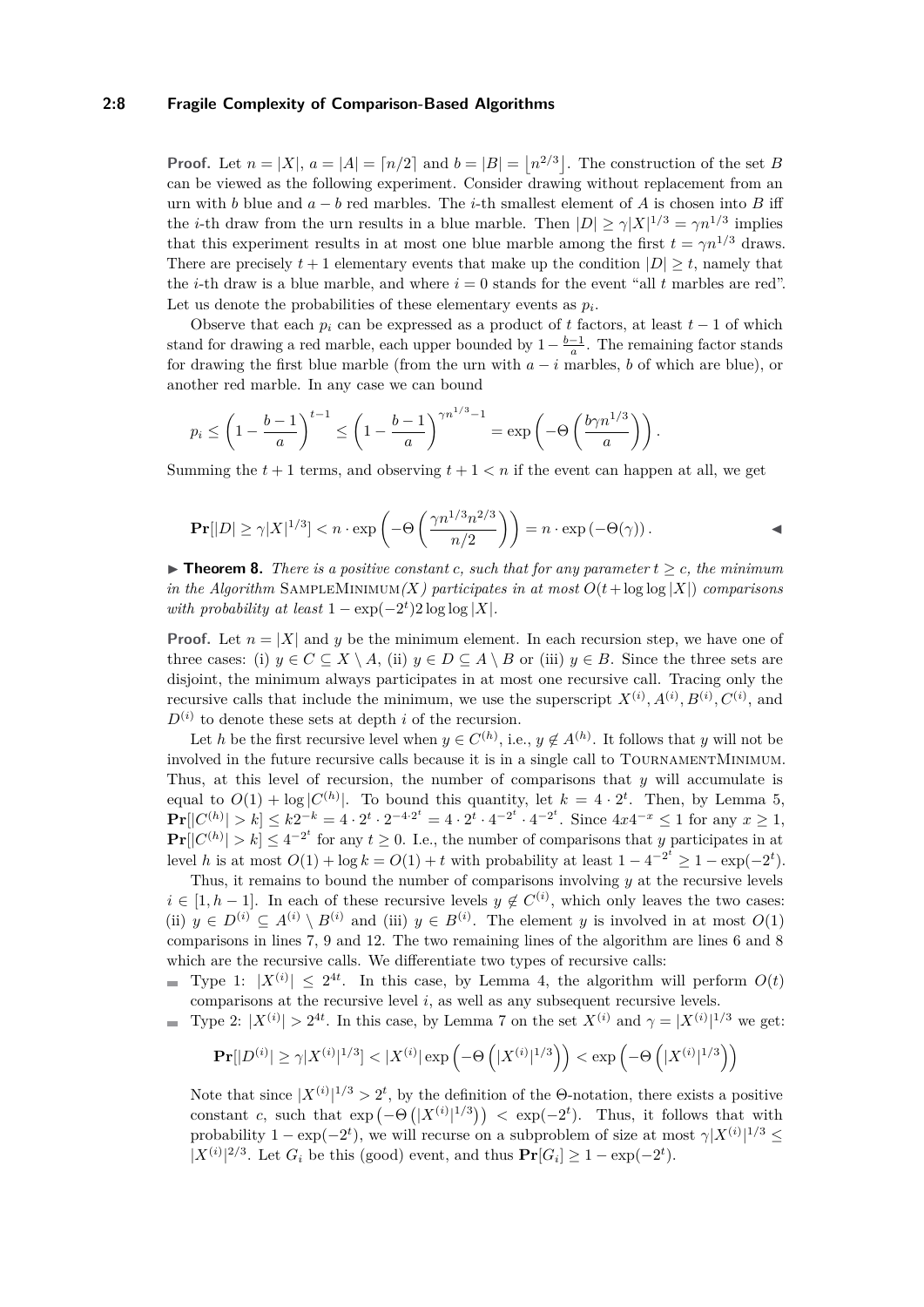Observe that the maximum number of times we can have good events of type 2 is very limited. With every such good event, the size of the subproblem decreases significantly and thus eventually we will arrive at a recursive call of type 1. Let *j* be this maximum number of "good" recursive levels of type 2. The problem size at the *j*-th such recursive level is at most  $n^{(2/3)^{j-1}}$  and we must have that  $n^{(2/3)^{j-1}} > 2^{4t}$  which reveals that we must have  $j = O(\log \log n)$ .

We are now almost done and we just need to use a union bound. Let *G* be the event that at the recursive level h, we perform at most  $O(1) + t$  comparisons, and all the recursive levels of type 2 are good. *G* is the conjunction of at most  $j + 1$  events and as we have shown, each such event holds with probability at least  $1 - \exp(-2^t)$ . Thus, it follows that *G* happens with probability  $1 - (j + 1) \exp(-2^t) > 1 - 2 \log \log n \exp(-2^t)$ . Furthermore, our arguments show that if *G* happens, then the minimum will only particpate in  $O(t + i)$  $O(t + \log \log n)$  comparisons.

The major strengths of the above algorithm is the doubly exponential drop in probability of comparing the minimum with too many elements. Based on it, we can design another simple algorithm to provide a smooth trade-off between  $f_{\min}$  and  $f_{\text{rem}}$ . Let  $2 \leq \Delta \leq n$ be an integral parameter. We will design an algorithm that achieves  $\mathbb{E}[f_{\min}] = O(\log_{\Lambda} n)$ and  $f_{\min} = O(\log_{\Delta} n \cdot \log \log \Delta)$  whp, and  $f_{\text{rem}} = \Delta + O(\log_{\Delta} n \cdot \log \log \Delta)$  whp. For simplicity we assume *n* is a power of  $\Delta$ . We build a fixed tournament tree T of degree  $\Delta$ and of height  $\log_{\Delta} n$  on *X*. For a node  $v \in T$ , let  $X(v)$  be the set of values in the subtree rooted at *v*. The following code computes  $m(v)$ , the minimum value of  $X(v)$ , for every node *v*.

1: **procedure**  $T$ REEMINIMUM<sub>△</sub> $(X)$ 

2: For every leaf *v*, set  $m(v)$  equal to the single element of  $X(v)$ .

3: For every internal node *v* with ∆ children *u*1*, . . . , u*<sup>∆</sup> where the values  $m(u_1), \ldots, m(u_\Delta)$  are known, compute  $m(v)$  using SIMPLEMINIMUM algorithm on input  $\{m(u_1), \ldots, m(u_{\Delta})\}.$ 

4: Repeat the above step until the minimum of *X* is computed.

The correctness of TREEMINIMUM<sub> $\Delta$ </sub> is trivial. So it remains to analyze its fragile complexity.

<span id="page-8-0"></span>▶ **Theorem 9.** *In* TREEMINIMUM<sub>△</sub>,  $\mathbb{E}[f_{min}] = O(\log_{\Delta} n)$  *and*  $\mathbb{E}[f_{rem}] = \Delta + O(\log_{\Delta} n)$ *. Furthermore, with high probability,*  $f_{min} = O\left(\frac{\log n \log \log \Delta}{\log \Delta}\right)$  and  $f_{rem} = O\left(\Delta + \frac{\log n \log \log \Delta}{\log \Delta}\right)$ .

**Proof.** First, observe that  $\mathbb{E}[f_{\min}] = O(\log_{\Delta} n)$  is an easy consequence of Theorem [6.](#page-6-1) Now we focus on high probability bounds. Let  $k = c \cdot h \log \ln \Delta$ , and  $h = \log_{\Delta} n$  for a large enough constant *c*. There are *h* levels in *T*. Let  $f_i$  be the random variable that counts the number of comparisons the minimum participates in at level *i* of *T*. Observe that these are independent random variables. Let  $f_1, \ldots, f_h$  be integers such that  $f_i \geq 1$  and  $\sum_{i=1}^h f_i = k$ , and let *c*' be the constant hidden in the big-*O* notation of Theorem [8.](#page-7-0) Use Theorem [8](#page-7-0) *h* times (with *n* set to  $\Delta$ , and  $t = f_i$ , and also bound 2 log log  $\Delta < \Delta$  to get

$$
\mathbf{Pr}\Big[\mathbf{f}_1 \ge c'(f_1 + \log \log \Delta) \vee \cdots \vee \mathbf{f}_h \ge c'(f_h + \log \log \Delta)\Big] \le \Delta^h e^{-\sum_i 2^{f_i}} \le \Delta^h e^{-h2^{k/h}}
$$

where the last inequality follows from the inequality of arithmetic and geometric means (specifically, observe that  $\sum_{i=1}^{h} 2^{f_i}$  is minimized when all  $f_i$ 's are distributed evenly).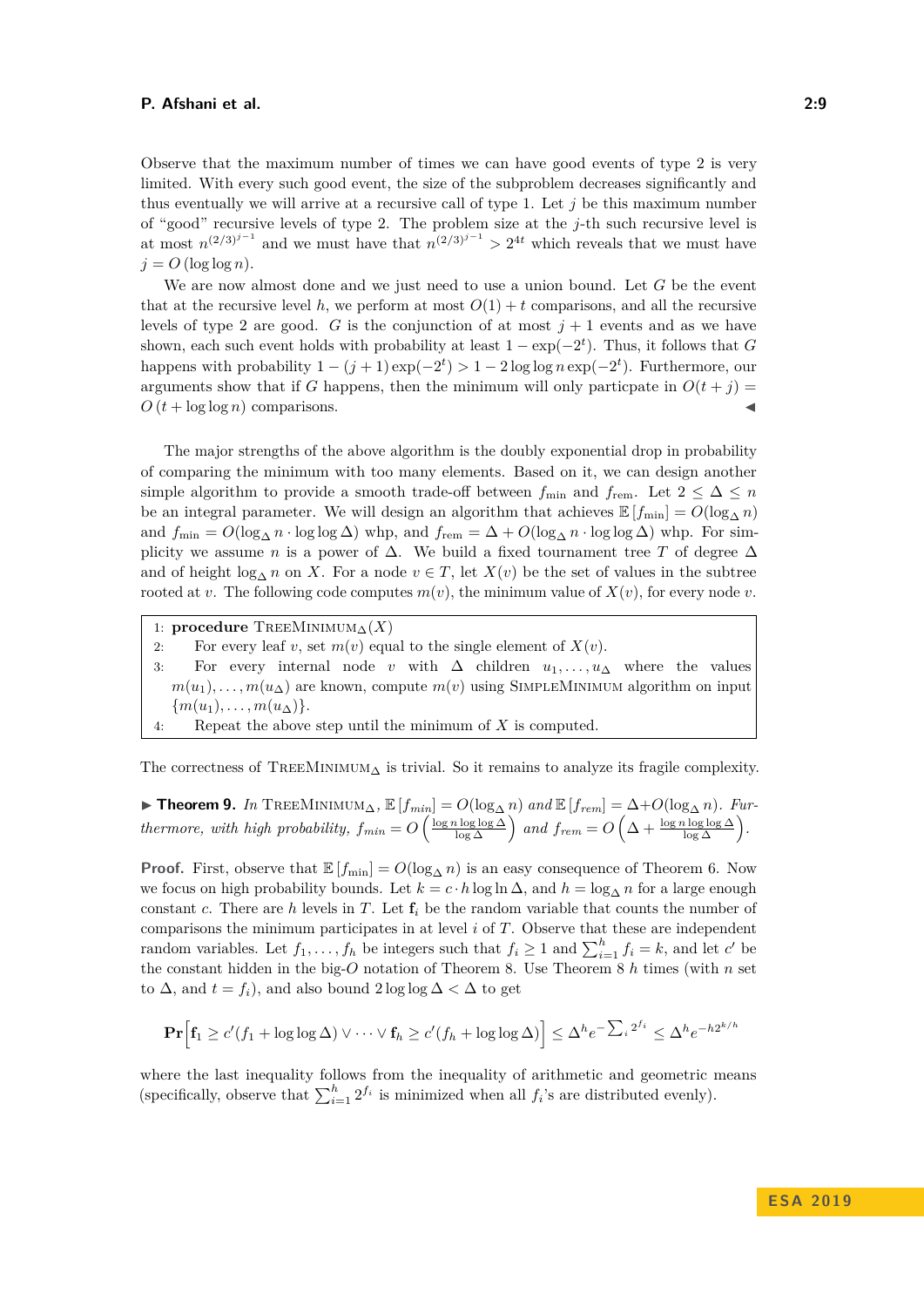#### **2:10 Fragile Complexity of Comparison-Based Algorithms**

Now observe that the total number of different integral sequences  $f_1, \ldots, f_h$  that sum up to *k* is bounded by  $\binom{h+k}{h}$  (this is the classical problem of distributing *k* identical balls into *h* distinct bins). Thus, we have

$$
\begin{split} \mathbf{Pr}[f_{\min} = O(k+h\log\log\Delta)] &\leq \binom{h+k}{h} \cdot \Delta^h \frac{1}{e^{h\cdot 2^{k/h}}} \leq \left(\frac{e(h+k)}{h}\right)^h \cdot \Delta^h \frac{1}{e^{h\cdot 2^{k/h}}} \\ &\leq \left(\frac{O\left(\frac{k}{h}\right)\cdot\Delta}{e^{2^{k/h}}}\right)^h = \left(\frac{O\left(\Delta^2\right)}{e^{2^{c\log\ln\Delta}}}\right)^h < \left(\frac{O(\Delta^2)}{e^{\ln^c\Delta}}\right)^h < \left(\frac{\Delta^3}{\Delta^{\ln^{c-1}\Delta}}\right)^h < \Delta^{-ch} = n^{-c} \end{split}
$$

where in the last step we bound  $(\ln \Delta)^{c-1} - 3 > c$  for large enough *c* and  $\Delta \geq 3$ . This is a high probability bound for  $f_{\text{min}}$ . To bound  $f_{\text{rem}}$ , observe that for every non-minimum element *x*, there exists a lowest node *v* such that *x* is not  $m(v)$ . If *x* is not passed to the ancestors of *v*, *x* suffers at most  $\Delta$  comparisons in *v*, and below *v x* behaves like the minimum element, which means that the above analysis applies. This yields that whp we have  $f_{\text{rem}} = \Delta + O\left(\frac{\log n \log \log \Delta}{\log \Delta}\right)$ . J

## <span id="page-9-2"></span>**2.3 Randomized Lower Bounds for Finding the Minimum**

# **2.3.1 Expected Lower Bound for the Fragile Complexity of the Minimum.**

The following theorem is our main result.

<span id="page-9-0"></span> $\triangleright$  **Theorem 10.** In any randomized minimum finding algorithm with fragile complexity of at *most*  $\Delta$  *for any element, the expected fragile complexity of the minimum is at least*  $\Omega(\log_{\Delta} n)$ *.* 

Note that this theorem implies the fragile complexity of finding the minimum:

<span id="page-9-1"></span> $\triangleright$  **Corollary 11.** Let  $f(n)$  be the expected fragile complexity of finding the minimum (i.e. the *smallest function such that some algorithm achieves f*(*n*) *fragile complexity for all elements (minimum and the rest) in expectation). Then*  $f(n) = \Theta(\frac{\log n}{\log \log n})$ *.* 

**Proof.** Use Theorem [9](#page-8-0) as the upper bound and Theorem [10,](#page-9-0) both with  $\Delta = \frac{\log n}{\log \log n}$ , observing that if  $f(n)$  is an upper bound that holds with high probability, it is also an upper bound on the expectation.

To prove Theorem [10](#page-9-0) we give a lower bound for a *deterministic* algorithm A on a random input of *n* values,  $x_1, \ldots, x_n$  where each  $x_i$  is chosen iid and uniformly in  $(0, 1)$ . By Yao's minimax principle, the lower bound on the expected fragile complexity of the minimum when running A also holds for any randomized algorithm.

We prove our lower bound in a model that we call "comparisons with additional information (CAI)": if the algorithm A compares two elements  $x_i$  and  $x_j$  and it turns out that  $x_i < x_j$ , then the value  $x_j$  is revealed to the algorithm. Clearly, the algorithm can only do better with this extra information. The heart of the proof is the following lemma which also acts as the "base case" of our proof.

<span id="page-9-3"></span>▶ **Lemma 12.** *Let*  $\Delta$  *be an upper bound on*  $f_{rem}$ *. Consider*  $T$  *values*  $x_1, \ldots, x_T$  *chosen iid and uniformly in* (0*, b*)*. Consider a deterministic algorithm* A *in CAI model that finds the minimum value y among*  $x_1, \ldots, x_T$ . If  $T > 1000\Delta$ , then with probability at least  $\frac{7}{10}$  *A will compare y against an element x such that*  $x \geq b/(100\Delta)$ *.*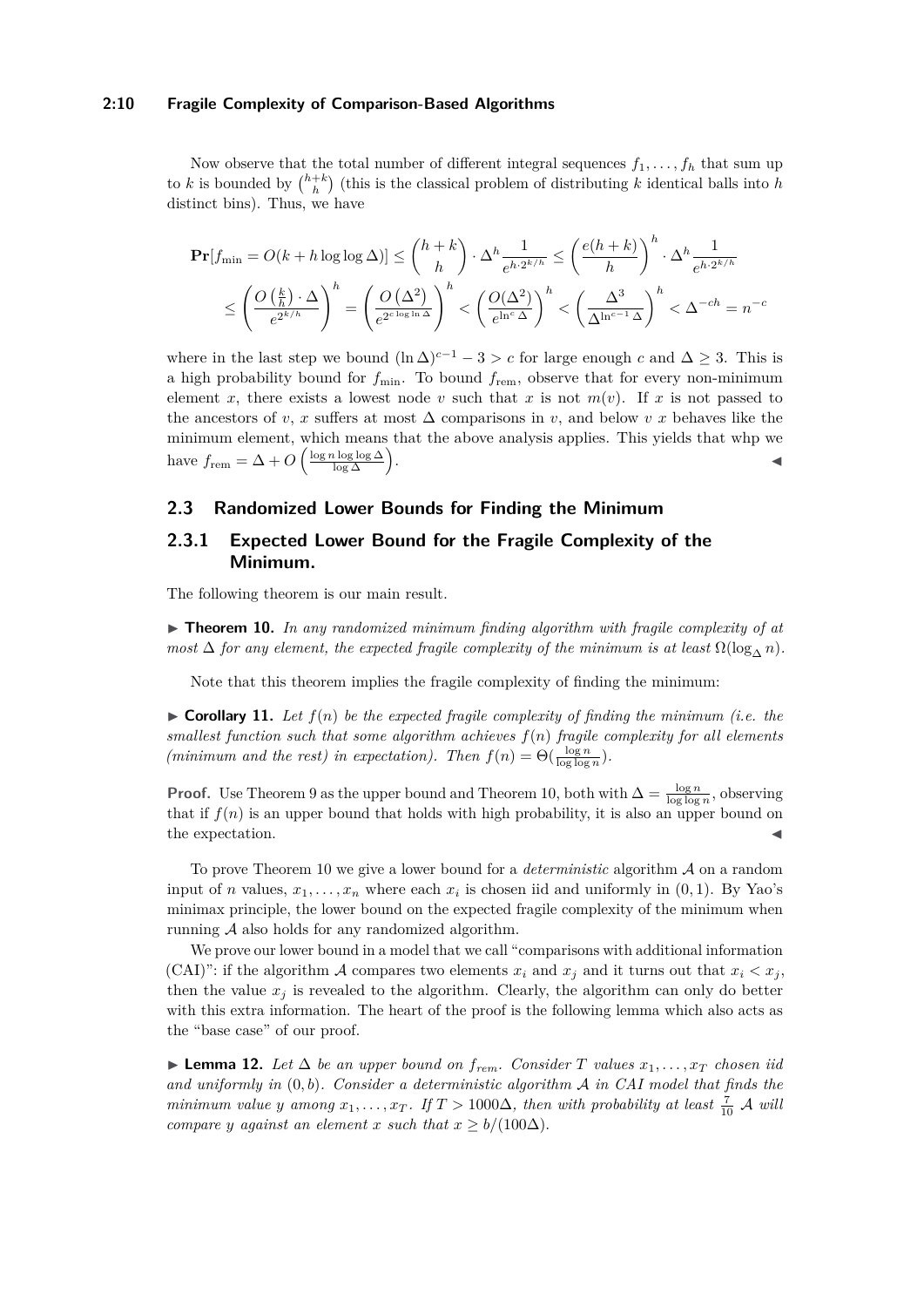**Proof.** By simple scaling, we can assume  $b = 1$ . Let p be the probability that A compares y against a value larger than  $1/(100\Delta)$ . Let  $I_{\text{small}}$  be the set of indices *i* such that  $x_i < 1/(100\Delta)$ . Let  $\mathcal{A}'$  be a deterministic algorithm in CAI model such that:

- $\mathcal{A}'$  is given all the indices in  $I_{\text{small}}$  (and their corresponding values) except for the index of the minimum. We call these the known values.
- A' minimizes the probability  $p'$  of comparing the *y* against a value larger than  $1/(100\Delta)$ .  $\mathcal{A}'$  finds the minimum value among the unknown values.

Since  $p' \leq p$ , it suffices to bound  $p'$  from below. We do this in the remainder of the proof.

Observe that the expected number of values  $x_i$  such that  $x_i < 1/(100\Delta)$  is  $T/(100\Delta)$ . Thus, by Markov's inequality,  $Pr[|I_{\text{small}}| \leq T/(10\Delta)] \geq \frac{9}{10}$ . Let's call the event  $|I_{\text{small}}| \leq$ *T/*(10∆) the good event. For algorithm A' all values smaller than  $1/(100\Delta)$  except for the minimum are known. Let *U* be the set of indices of the unknown values. Observe that a value  $x_i$  for  $i \in U$  is either the minimum or larger than  $1/(100\Delta)$ , and that  $|U|$  $T - |I_{\text{small}}| + 1 > \frac{9}{10}T$  (using  $\Delta \ge 1$ ) in the good event. Because  $\mathcal{A}'$  is a deterministic algorithm, the set  $U$  is split into set  $F$  of elements that have their first comparison against a known element, and set *W* of those that are first compared with another element with index in *U*. Because of the global bound  $\Delta$  on the fragile complexity of the known elements, we know  $|F| < \Delta \cdot |I_{\text{small}}| \leq \Delta T/(10\Delta) = T/10$ . Combining this with the probability of the good event, by union bound, the probability of the minimum being compared with a value greater than  $1/(100\Delta)$  is at least  $1-(1-\frac{9}{10})-(1-\frac{8}{9}) \ge 7/10$ .

Based on the above lemma, our proof idea is the following. Let  $G = 100\Delta$ . We would like to prove that on average  $A$  cannot avoid comparing the minimum to a lot of elements. In particular, we show that, with constant probability, the minimum will be compared against some value in the range  $[G^{-i}, G^{-i+1}]$  for every integer  $i, 1 \le i \le \frac{\log_G n}{2}$ . Our lower bound then follows by an easy application of the linearity of expectations. Proving this, however, is a little bit tricky. However, observe that Lemma [12](#page-9-3) already proves this for  $i = 1$ . Next, we use the following lemma to apply Lemma [12](#page-9-3) over all values of  $i, 1 \leq i \leq \frac{\log_G n}{2}$ .

<span id="page-10-0"></span>▶ **Lemma 13.** *For a value b with*  $0 < b < 1$ , *define*  $p_k = {n \choose k} b^i (1-b)^{n-k}$ , *for*  $0 \le k \le n$ . *Choosing*  $x_1, \ldots, x_n$  *iid and uniformly in*  $(0,1)$  *is equivalent to the following: with probability*  $p_k$ *, uniformly sample a set I of k distinct indices in*  $\{1, \ldots, n\}$  *among all the subsets of size*  $k$ *. For each*  $i \in I$ *, pick*  $x_i$  *iid and uniformly in*  $(0, b)$ *. For each*  $i \notin I$ *, pick*  $x_i$  *iid and uniformly in*  $(b, 1)$ *.* 

**Proof.** It is easy to see that choosing  $x_1, \ldots, x_n$  iid uniformly in  $(0,1)$  is equivalent to choosing a point *X* uniformly at random inside an *n* dimensional unit cube  $(0,1)^n$ . Therefore, we will prove the equivalence between (i) the distribution defined in the lemma, and (ii) choosing such point *X*.

Let Q be the *n*-dimensional unit cube. Subdivide Q into  $2<sup>n</sup>$  rectangular region defined by the Cartesian product of intervals  $(0, b)$  and  $(b, 1)$ , i.e.,  $\{(0, b), (b, 1)\}^n$  (or alternatively, bisect *Q* with *n* hyperplanes, with the *i*-th hyperplane perpendicular to the *i*-th axis and intersecting it at coordinate equal to *b*).

Consider the set  $R_k$  of rectangles in  $\{(0, b), (b, 1)\}^n$  with exactly  $k$  sides of length  $b$  and  $n - k$  sides of length  $1 - b$ . Observe that for every choice of *k* (distinct) indices  $i_1, \ldots, i_k$ out of  $\{1, \ldots, n\}$ , there exists exactly one rectangle r in  $R_k$  such that r has side length *b* at dimensions  $i_1, \ldots, i_k$ , and all the other sides of *r* has length  $n - k$ . As a result, we know that the number of rectangles in  $R_k$  is  $\binom{n}{k}$  and the volume of each rectangle in  $R_k$  is  $b^k(1-b)^k$ . Thus, if we choose a point X randomly inside  $Q$ , with probability  $p_k$  it will fall inside a rectangle *r* in  $R_k$ ; furthermore, conditioned on this event, the dimensions  $i_1, \ldots, i_k$  where *r* has side length *b* is a uniform subset of *k* distinct indices from  $\{1, \ldots, n\}$ .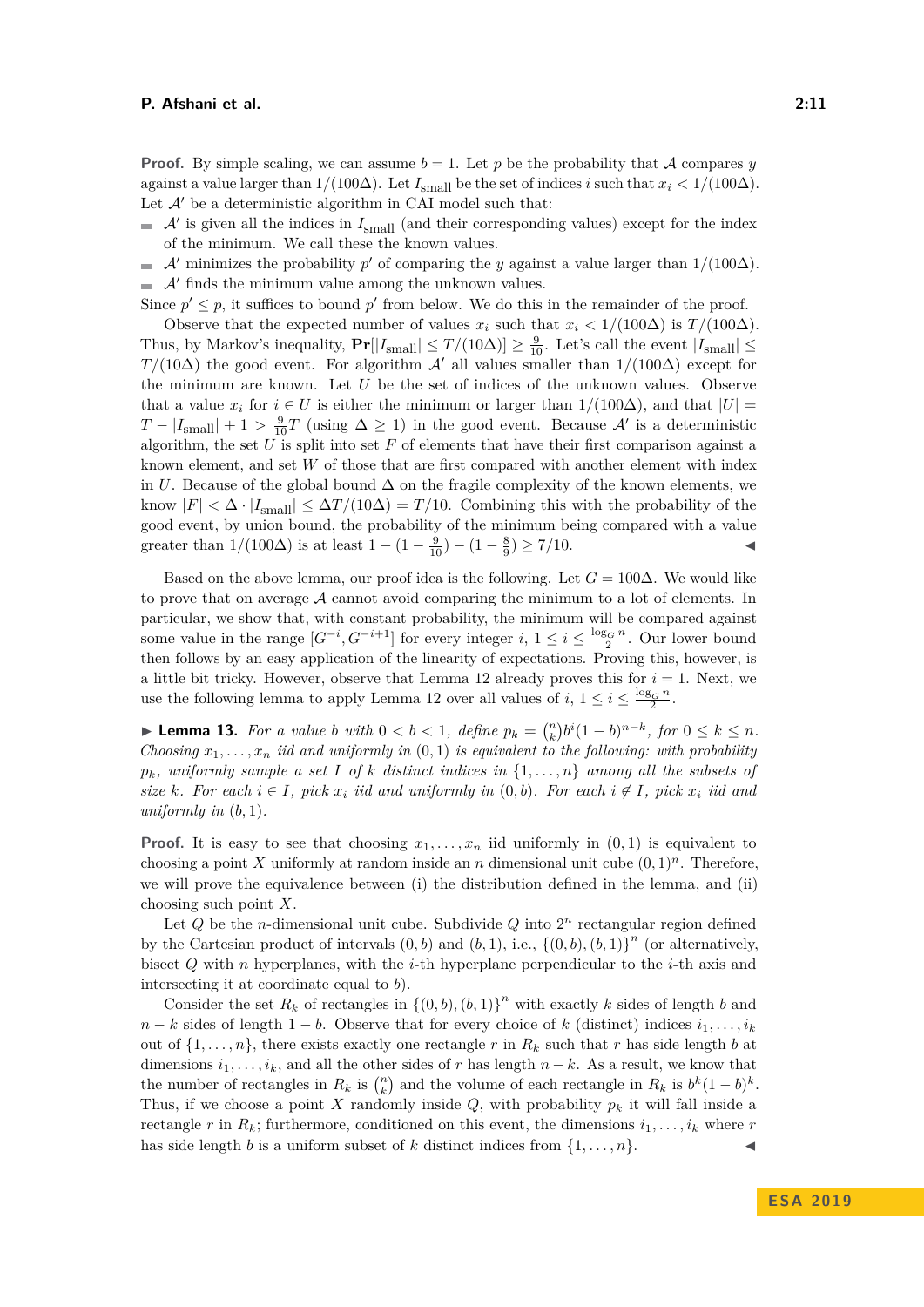#### **2:12 Fragile Complexity of Comparison-Based Algorithms**

Remember that our goal was to prove that with constant probability, the minimum will be compared against some value in the range  $[G^{-i}, G^{-i+1}]$  for every integer  $i, 1 \le i \le \frac{\log_G n}{2}$ . We can pick  $b = G^{-i+1}$  and apply Lemma [13.](#page-10-0) We then observe that it is very likely that the set of indices *I* that we are sampling in Lemma [13](#page-10-0) will contain many indices. For every element  $x_i$ ,  $i \in I$ , we are sampling  $x_i$  independently and uniformly in  $(0, b)$  which opens the door for us to apply Lemma [12.](#page-9-3) Then we argue that Lemma [12](#page-9-3) would imply that with constant probability the minimum will be compared against a value in the range  $(b/G, b) = (G^{-i}, G^{-i+1})$ . The lower bound claim of Theorem [10](#page-9-0) then follows by invoking the linearity of expectations.

We are ready to prove that the minimum element will have  $\Omega(\log_{\Delta} n)$  comparisons on average.

**Proof of Theorem [10.](#page-9-0)** First, observe that we can assume  $n \geq (100,000\Delta)^2$  as otherwise we are aiming for a trivial bound of  $\Omega(1)$ .

We create an input set of *n* values  $x_1, \ldots, x_n$  where each  $x_i$  is chosen iid and uniformly in (0,1). Let  $G = 100\Delta$ . Consider an integer *i* such that  $1 \leq i < \frac{\log_G n}{2}$ . We are going to prove that with constant probability, the minimum will be compared against a value in the range  $(G^{-i}, G^{-i+1})$ , which, by linearity of expectation, shows the stated  $\Omega(\log_{\Delta} n)$  lower bound for the fragile complexity of the minimum.

Consider a fixed value of *i*. Let *S* be the set of indices with values that are smaller than *G*<sup>−*i*+1</sup>. Let *p* be the probability that *A* compares the minimum against an *x<sub>j</sub>* with *j* ∈ *S* such that  $x_j \geq G^{-i}$ . To prove the theorem, it suffices to prove that *p* is lower bounded by a constant. Now consider an algorithm  $A'$  that finds the minimum but for whom all the values other than those in  $S$  have been revealed and furthermore, assume  $A'$  minimizes the probability of comparing the minimum against an element  $x \geq G^{-i}$  (in other words, we pick the algorithm which minimizes this probability, among all the algorithms). Clearly,  $p' \leq p$ . In the rest of the proof we will give a lower bound for  $p'$ .

Observe that |*S*| is a random variable with binomial distribution. Hence  $\mathbb{E} [S] =$  $nG^{-i+1}$  *>*  $\sqrt{n}$  where the latter follows from  $i < \frac{\log_G n}{2}$ . By the properties of the binomial distribution we have that  $\Pr\left[|S| < \frac{\mathbb{E}[|S|]}{100}\right] < \frac{1}{10}$ . Thus, with probability at least  $\frac{9}{10}$ , we will have the "good" event that  $|S| \ge \frac{\mathbb{E}[|S|]}{100} \ge \frac{\sqrt{n}}{100}$ .

In case of the good event, Lemma [13](#page-10-0) implying that conditioned on *S* being the set of values smaller than  $G^{-i+1}$ , each value  $x_j$  with  $j \in S$  is distributed independently and uniformly in the range  $(0, G^{-i+1})$ . As a result, we can now invoke Lemma [12](#page-9-3) on the set *S* with  $T = |S|$ . Since  $n \geq (100,000\Delta)^2$  we have  $T = |S| \geq \frac{\sqrt{n}}{100} \geq \frac{100,000\Delta}{100}$ . By Lemma [12,](#page-9-3) with probability at least  $\frac{7}{10}$ , the minimum will be compared against a value that is larger than  $G^{-i}$ .

Thus, by law of total probability, it follows that in case of a good event, with probability  $\frac{7}{10}$  the minimum will be compared to a value in the range  $(G^{-i}, G^{-i+1})$ . However, as the good event happens with probability  $\frac{9}{10}$ , it follows that with probability at least  $1-(1-\frac{7}{10})$  –  $(1 - \frac{9}{10}) = \frac{6}{10}$ , the minimum will be compared against a value in the range  $(G^{-i}, G^{-i+1})$ . ◄

# **2.3.2 Lower bound for the fragile complexity of the minimum whp.**

With Theorem [8](#page-7-0) in Subsection [2.2,](#page-4-2) we show in particular that SAMPLEMINIMUM guarantees that the fragile complexity of the minimum is at most  $\mathcal{O}(\log \log n)$  with probability at least  $1 - 1/n^c$  for any  $c > 1$ . (By setting  $t = 2 \log \log n$ ).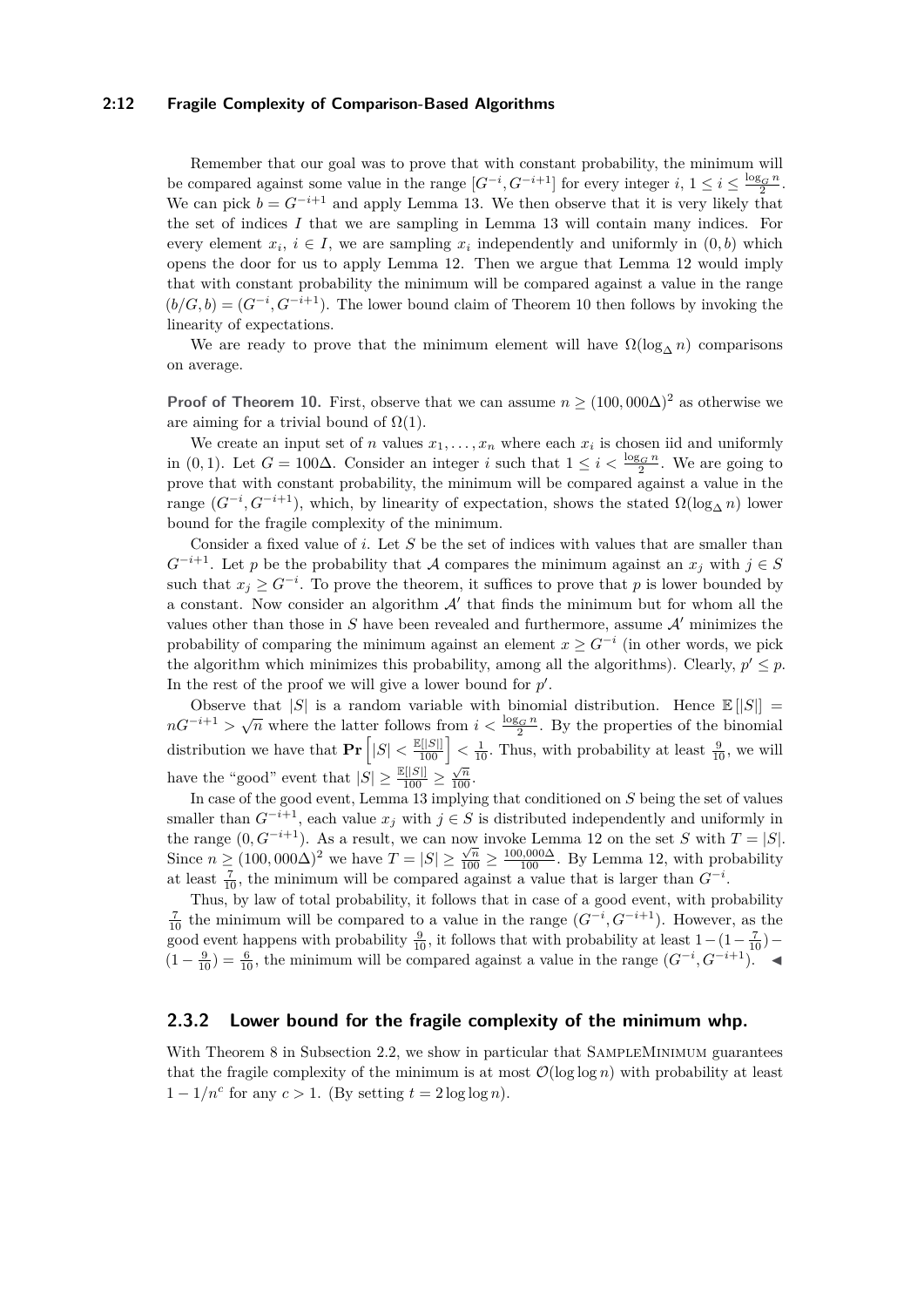Here we show that this is optimal up to constant factors in the fragile complexity.

<span id="page-12-1"></span>**Figure 14.** For any constant  $\varepsilon > 0$ , there exists a value of  $n_0$  such that the following *holds for any randomized algorithm* A *and for any n > n*0*: there exists an input of size n such that with probability at least*  $n^{-\varepsilon}$ , A *performs*  $\geq \frac{1}{2} \log \log n$  *comparisons with the minimum.* 

**Proof.** We use (again) Yao's principle and consider a fixed deterministic algorithm A working on the uniform input distribution, i.e., all input permutations have probability 1*/n*!. Let  $f = \frac{1}{2} \log \log n$  be the upper bound on the fragile complexity of the minimum. Let  $k = 2<sup>f</sup> = \sqrt{\log n}$  and let *S* be the set of the *k* smallest input values. Let *π* be a uniform permutation (the input) and  $\pi(S)$  be the permutation of the elements of *S* in  $\pi$ . Observe that  $\pi(S)$  is a uniform permutation of the elements of *S*. We reveal the elements not in *S* to A. So, A only needs to find the minimum in  $\pi(S)$ . By Theorem [2](#page-4-3) there is at least one "bad" permutation of *S* which forces algorithm *A* to do  $\log k = f$  comparisons on the smallest element. Observe  $\log k! < \log k^k = k \log k = \sqrt{\log n} \frac{1}{2} \log \log n$ . Observe that there exists a value of  $n_0$  such that for  $n > n_0$  the right hand side is upper bounded by  $\varepsilon \log n$ , so  $k! \leq n^{\varepsilon}$ , for  $n > n_0$ . Hence, the probability of a "bad" permutation is at least  $1/k! > n^{-\epsilon}$ .  $\mathcal{L} = \mathcal{L}$ 

# <span id="page-12-0"></span>**3 Selection and median**

The (*n, t*)*-selection problem* asks to find the *t*-th smallest element among *n* elements of the input. The simplest solution to the  $(n, t)$ -selection problem is to sort the input. Therefore, it can be solved in  $\mathcal{O}(\log n)$  fragile complexity and  $\mathcal{O}(n \log n)$  work by using the AKS sorting network [\[2\]](#page-17-4). For comparator networks, both of these bounds are optimal: the former is shown by Theorem [2](#page-4-3) (and in fact it applies also to any algorithm) and the latter is shown in the full version of this paper [\[1\]](#page-17-14).

In contrast, in this section we show that comparison-based algorithms can do better: we can solve SELECTION deterministically in  $\Theta(n)$  work and  $\Theta(\log n)$  fragile complexity, thus, showing a separation between the two models. However, to do that, we resort to constructions that are based on expander graphs. Avoiding usage of the expander graphs or finding a simpler optimal deterministic solution is an interesting open problem (see Section [6\)](#page-16-3). Moreover, in Subsection [3.2](#page-13-2) we show that we can do even better by using randomization.

## **3.1 Deterministic selection**

<span id="page-12-2"></span>**Findamentary 15.** There is a deterministic algorithm for SELECTION which performs  $\mathcal{O}(n)$ *work and has* O(log *n*) *fragile complexity.*

**Proof sketch.** It suffices to just find the median since by simple padding we can generalize the solution for the  $(n, t)$ -selection problem.

We use *ε-halvers* that are the central building blocks of the AKS sorting network. An *ε*-halver approximately performs a partitioning of an array of size *n* into the smallest half and the largest half of the elements. More precisely, for any  $m \leq n/2$ , at most  $\varepsilon n$  of the *m* smallest elements will end up in the right half of the array, and at most *εn* of the *m* largest elements will end up in the left half of the array. Using expander graphs, a comparator network implementing an  $\varepsilon$ -halver of constant depth can be built [\[2,](#page-17-4) [4\]](#page-17-15). We use the corresponding comparison-based algorithm of constant fragile complexity.

The idea is to use  $\varepsilon$ -halvers to find roughly  $\frac{n}{\log n}$  elements with rank between  $(1 + \alpha)\frac{n}{2}$ <br>and  $(2 - \alpha)\frac{n}{2}$  and also roughly  $\frac{n}{\log n}$  elements with rank between  $\alpha\frac{n}{2}$  and  $(1 - \alpha)\frac{n}{2}$ , for some constant  $0 < \alpha < 1$ . This is done by repeatedly using  $\varepsilon$ -halvers but alternating between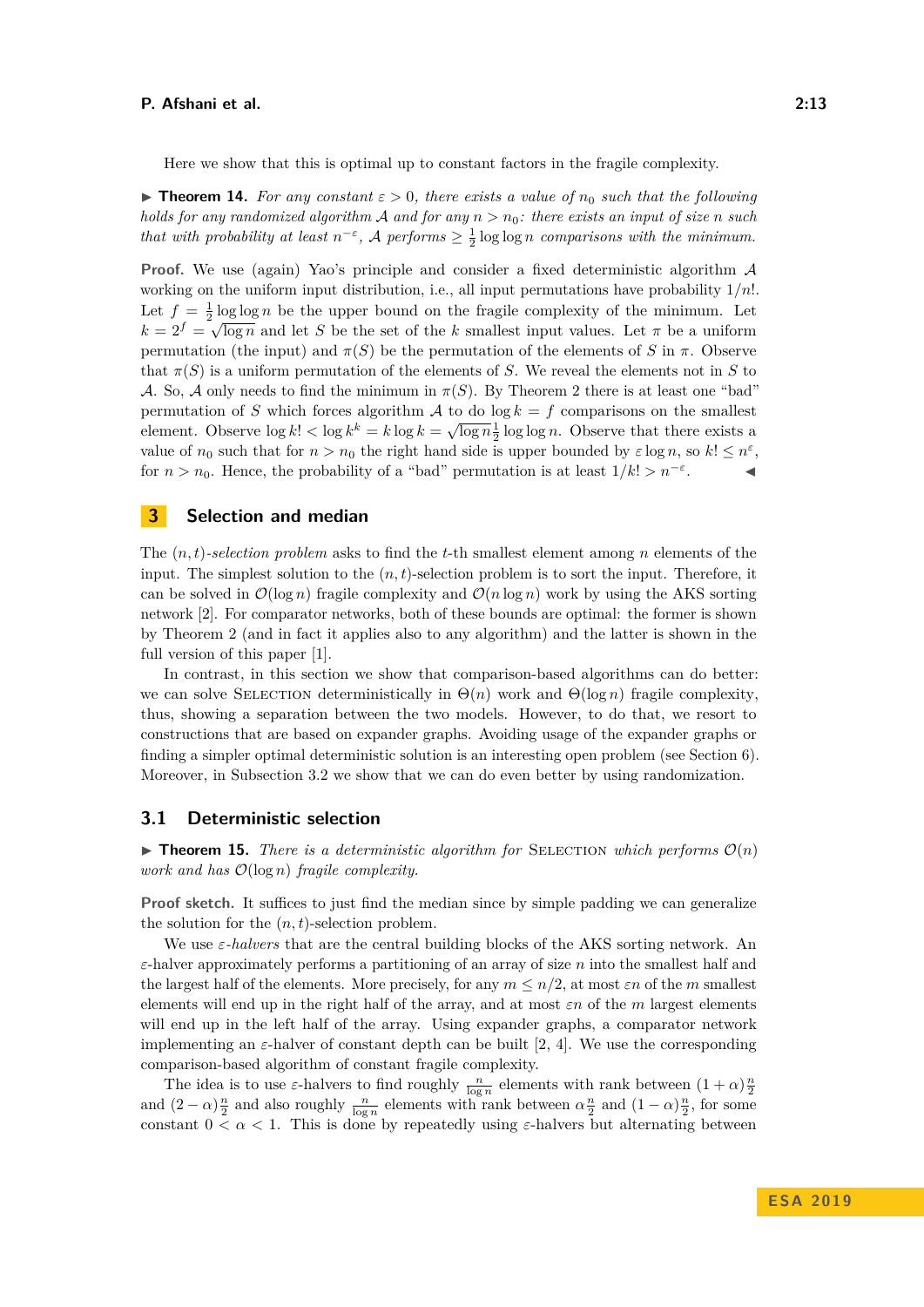<span id="page-13-3"></span>

**Figure 1** Illustration of the alternating division process using *ε*-halvers.

selecting the left half and the right half (Figure [1\)](#page-13-3). Using these, we filter the remaining elements and discard a constant fraction of them. Then we recurse on the remaining elements. The details are a bit involved, as we have to guarantee that no element accumulates too many comparisons throughout the recursions. We have to do some bookkeeping as well as some additional ideas to provide this guarantee. Details can be found in the full version of the paper [\[1\]](#page-17-14).

 $\triangleright$  **Corollary 16.** *There is a deterministic algorithm for partition which performs*  $\mathcal{O}(n)$  *work and has* O(log *n*) *fragile complexity.*

**Proof.** At the end of the SELECTION algorithm, the set of elements smaller (larger) than the median is the union of the respective filtered sets (sets  $\mathcal L$  and  $\mathcal R$  in the proof in the full version of the paper [\[1\]](#page-17-14)) and the first (last) half of the sorted set in the base case of the recursion. Again, simple padding generalizes this to  $(n, t)$ -partition for arbitrary  $t \neq \frac{n}{2}$ .

## <span id="page-13-2"></span>**3.2 Randomized selection**

In the full paper [\[1\]](#page-17-14), we present the details of an expected work-optimal selection algorithm with a trade-off between the expected fragile complexity  $f_{\text{med}}(n)$  of the selected element and the maximum expected fragile complexity  $f_{\rm rem}(n)$  of the remaining elements. In particular, we obtain the following combinations:

<span id="page-13-1"></span>I **Theorem 17.** *Randomized selection is possible in expected linear work, while achieving expected fragile complexity of the median*  $\mathbb{E}[f_{med}(n)] = \mathcal{O}(\log \log n)$  *and of the remaining elements*  $\mathbb{E}[f_{rem}(n)] = \mathcal{O}(\sqrt{n})$ , or  $\mathbb{E}[f_{med}(n)] = \mathcal{O}\left(\frac{\log n}{\log \log n}\right)$  and  $\mathbb{E}[f_{rem}(n)] = \mathcal{O}(\log^2 n)$ .

# <span id="page-13-0"></span>**4 Sorting**

Recall from Section [1](#page-1-0) that the few existing sorting networks with depth  $\mathcal{O}(\log n)$  are all based on expanders, while a number of  $\mathcal{O}(\log^2 n)$  depth networks have been developed based on binary merging. Here, we study the power of the mergesort paradigm with respect to fragile complexity. We first prove that any sorting algorithm based on binary merging must have a worst-case fragile complexity of  $\Omega(\log^2 n)$ . This provides an explanation why all existing sorting networks based on merging have a depth no better than this. We also prove that the standard mergesort algorithm on random input has fragile complexity  $\mathcal{O}(\log n)$  with high probability, thereby showing a separation between the deterministic and the randomized situation for binary mergesorts. Finally, we demonstrate that the standard mergesort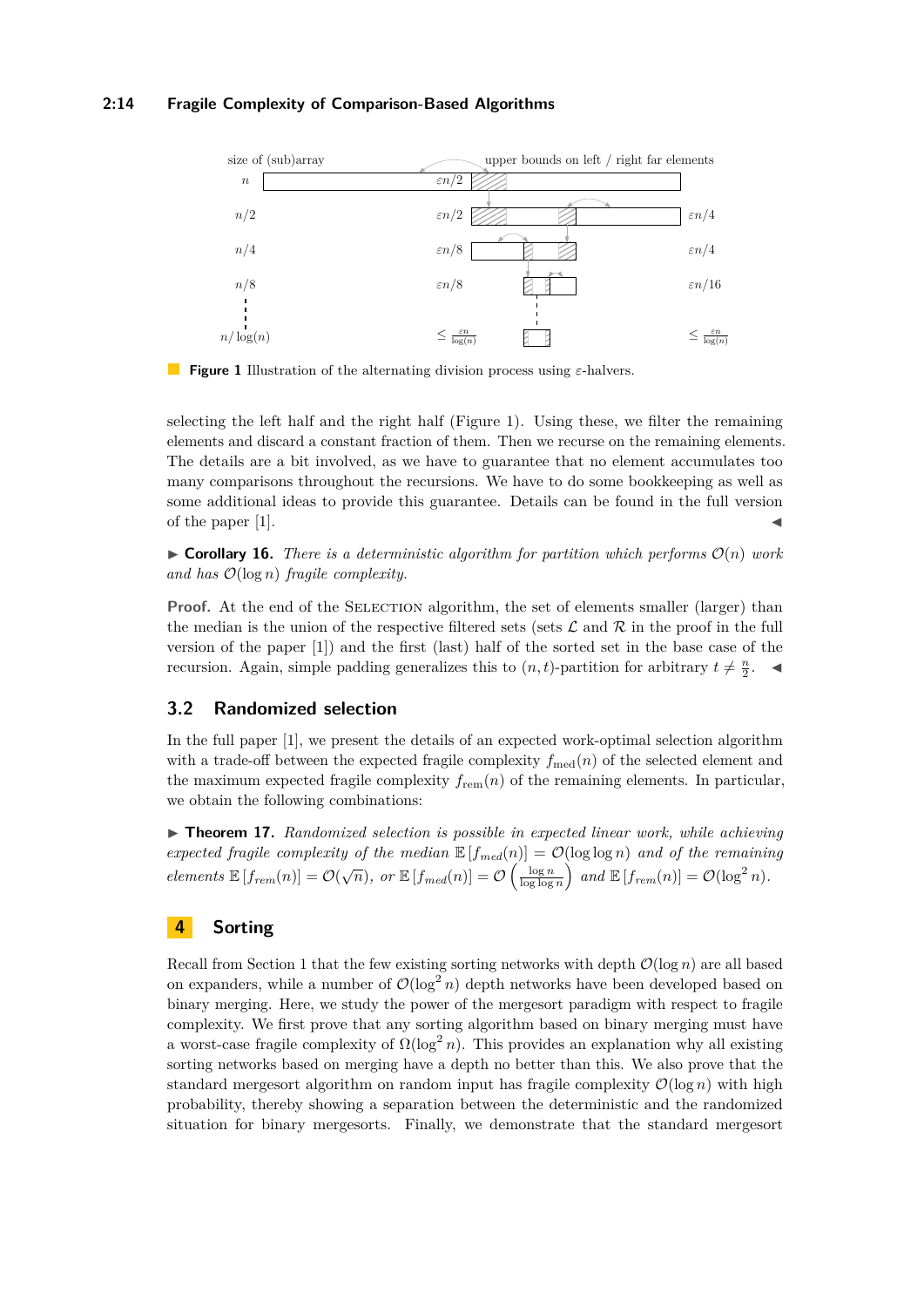algorithm has a worst-case fragile complexity of  $\Theta(n)$ , but that this can be improved to  $\mathcal{O}(\log^2 n)$  by changing the merging algorithm to use exponential search. The omitted proofs can be found in the full paper [\[1\]](#page-17-14).

<span id="page-14-0"></span>I **Lemma 18.** *Merging of two sorted sequences A and B has fragile complexity at least*  $\lfloor \log_2 |A| \rfloor + 1.$ 

<span id="page-14-1"></span>**Fineorem 19.** *Any binary mergesort has fragile complexity*  $\Omega(\log^2 n)$ *.* 

**Proof.** The adversary is the same as in the proof of Lemma [21,](#page-15-1) except that as scapegoat element for a merge of *A* and *B* it always chooses the scapegoat from the *larger* of *A* and *B*. We claim that for this adversary, there is a constant *c >* 0 such that for any node *v* in the mergetree, its scapegoat element has participated in at least  $c \log^2 n$  comparisons in the subtree of  $v$ , where  $n$  is the number of elements merged by  $v$ . This implies the theorem.

We prove the claim by induction on *n*. The base case is  $n = \mathcal{O}(1)$ , where the claim is true for small enough *c*, as the scapegoat by Lemma [18](#page-14-0) will have participated in at least one comparison. For the induction step, assume  $v$  merges two sequences of sizes  $n_1$  and  $n_2$ , with  $n_1 \geq n_2$ . By the base case, we can assume  $n_1 \geq 3$ . Using Lemma [18,](#page-14-0) we would like to prove for the induction step

<span id="page-14-4"></span><span id="page-14-2"></span>
$$
c \log^2 n_1 + \lfloor \log n_2 \rfloor + 1 \ge c \log^2 (n_1 + n_2). \tag{1}
$$

This will follow if we can prove

$$
\log^2 n_1 + \frac{\log n_2}{c} \ge \log^2 (n_1 + n_2). \tag{2}
$$

The function  $f(x) = \log^2 x$  has first derivative  $2(\log x)/x$  and second derivative  $2(1-\log x)/x^2$ , which is negative for  $x > e = 2.71...$  Hence,  $f(x)$  is concave for  $x > e$ , which means that first order Taylor expansion (alias the tangent) lies above  $f$ , i.e.,  $f(x_0) + f'(x_0)(x - x_0) \ge f(x)$ for  $x_0, x > e$ . Using  $x_0 = n_1$  and  $x = n_1 + n_2$  and substituting the first order Taylor expansion into the right side of [\(2\)](#page-14-2), we see that [\(2\)](#page-14-2) will follow if we can prove

<span id="page-14-3"></span>
$$
\frac{\log n_2}{c} \ge 2\frac{\log n_1}{n_1}n_2,
$$

which is equivalent to

$$
\frac{\log n_2}{n_2} \ge 2c \frac{\log n_1}{n_1} \tag{3}
$$

Since  $n_1 \geq n_2$  and  $(\log x)/x$  is decreasing for  $x \geq e$ , we see that [\(3\)](#page-14-3) is true for  $n_2 \geq 3$  and *c* small enough. Since  $\log(3)/3 = 0.366...$  and  $\log(2)/2 = 0.346...,$  it is also true for  $n_2 = 2$ and *c* small enough. For the final case of  $n<sub>2</sub> = 1$ , the original inequality [\(1\)](#page-14-4) reduces to

$$
\log^2 n_1 + \frac{1}{c} \ge \log^2 (n_1 + 1). \tag{4}
$$

Here we can again use concavity and first order Taylor approximation with  $x_0 = n_1$  and  $x = n_1 + 1$  to argue that [\(4\)](#page-14-5) follows from

$$
\frac{1}{c} \geq 2\frac{\log n_1}{n_1}
$$

<span id="page-14-5"></span>*.*

which is true for *c* small enough, as  $n_1 \geq 3$  and  $(\log x)/x$  is decreasing for  $x \geq e$ .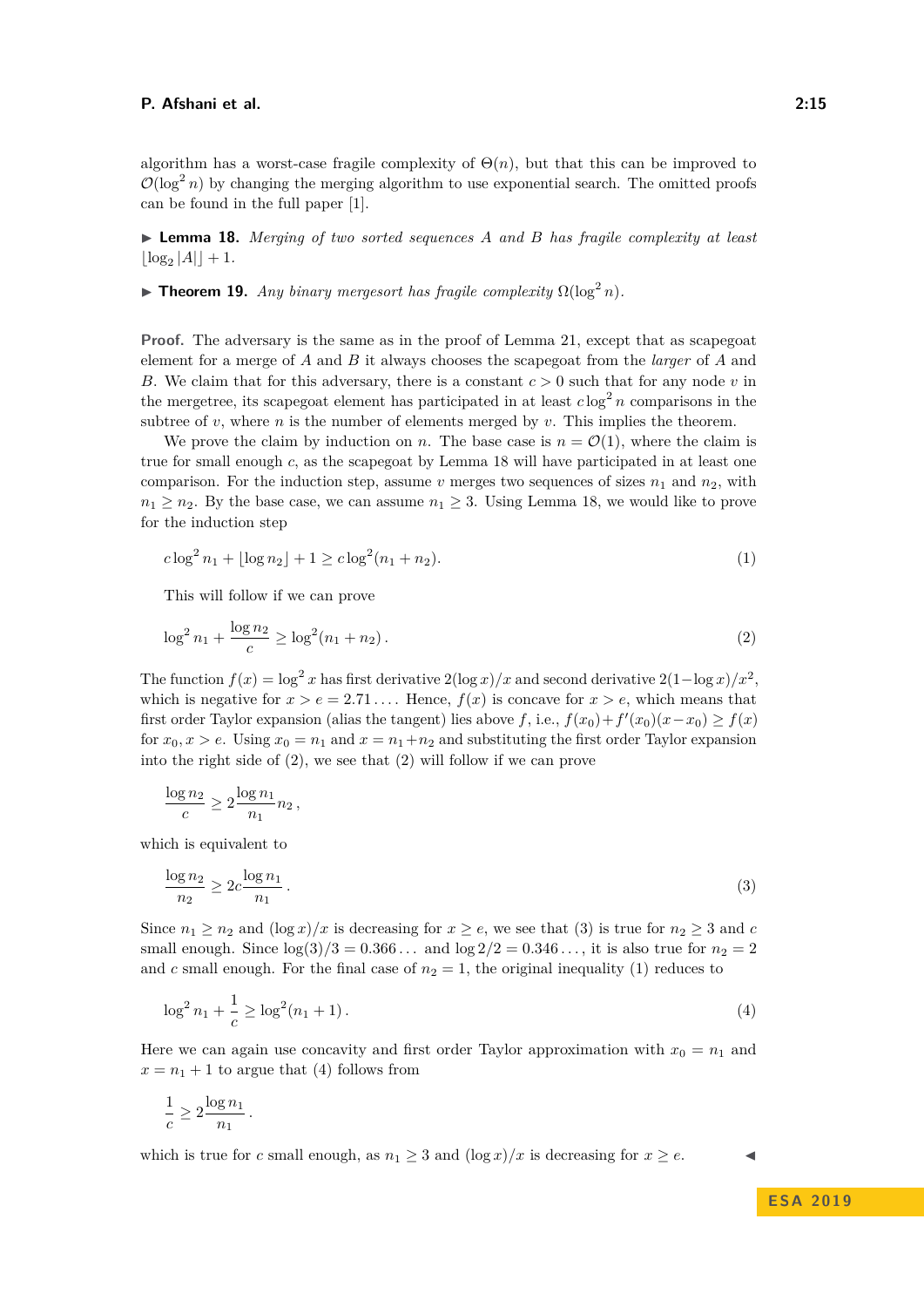#### **2:16 Fragile Complexity of Comparison-Based Algorithms**

► **Theorem 20.** *Standard MERGESORT with linear merging has a worst-case fragile complexity*  $of \Theta(n)$ .

# <span id="page-15-1"></span> $\blacktriangleright$  **Lemma 21.** *Standard* MERGESORT *has fragile complexity*  $\Omega(\log^2 n)$ *.*

**Proof.** In MergeSort, when merging two sorted sequences *A* and *B*, no comparisons between elements of *A* and *B* have taken place before the merge. Also, the sorted order of  $A \cup B$  has to be decided by the algorithm after the merge. We can therefore run the adversary argument from the proof of Lemma [18](#page-14-0) in all nodes of the mergetree of MergeSort. If the adversary reuses scapegoat elements in a bottom-up fashion – that is, as scapegoat for a merge of *A* and *B* chooses one of the two scapegoats from the two merges producing *A* and *B* – then the scapegoat at the root of the mergetree has participated in

$$
\Omega(\sum_{i=0}^{\log n} \log 2^i) = \Omega(\sum_{i=0}^{\log n} i) = \Omega(\log^2 n)
$$

comparisons, by Lemma [18](#page-14-0) and the fact that a node at height *i* in the mergetree of standard MERGESORT operates on sequences of length  $\Theta(2^i)$ .  $\blacksquare$ ).

<span id="page-15-5"></span> $\triangleright$  **Observation 1.** *Consider two sorted sequences*  $A = (a_1, \ldots, a_n)$  *and*  $B = (b_1, \ldots, b_n)$ *. In linear merging, the fragile complexity of element*  $a_i$  *is at most*  $\ell + 1$  *where*  $\ell$  *is the largest number of elements from B that are placed directly in front of*  $a_i$  *(i.e.*  $b_i < \ldots < b_{i+\ell-1} < a_i$ ).

<span id="page-15-4"></span>**Lemma 22.** Let  $X = \{x_1, \ldots, x_{2k}\}$  be a finite set of distinct elements, and consider *a random bipartition*  $X_L, X_R \subset X$  *with*  $|X_L| = |X_R| = k$  *and*  $X_L \cap X_R = \emptyset$ *, such that* **Pr**  $[x_i \in X_L] = 1/2$ *. Consider an arbitrary ordered set*  $Y = \{y_1, \ldots, y_m\}$  ⊂ *X with*  $m ≤ k$ *. Then*  $\Pr[Y \subseteq X_L \lor Y \subseteq X_R] < 2^{1-m}$ .

**Proof.**

$$
\Pr[Y \subseteq X_L \lor Y \subseteq X_R] = 2 \prod_{i=1}^m \Pr[y_i \in X_L \mid y_1, \dots y_{i-1} \in X_L] = 2 \frac{(2k)^{-m} k!}{(k-m)!} \le 2 \cdot 2^{-m}.
$$

<span id="page-15-0"></span>▶ **Theorem 23.** *Standard MERGESORT with linear merging on a randomized input permutation has a fragile complexity of* O(log *n*) *with high probability.*

**Proof.** Let  $Y = (y_1, \ldots, y_n)$  be the input-sequence,  $\pi^{-1}$  be the permutation that sorts *Y* and  $X = (x_1, \ldots, x_n)$  with  $x_i = y_{\pi^{-1}(i)}$  be the sorted sequence. Wlog we assume that all elements are unique<sup>[2](#page-15-2)</sup>, that any input permutation  $\pi$  is equally likely<sup>[3](#page-15-3)</sup>, and that *n* is a power of two.

Merging in one layer. Consider any merging-step in the mergetree. Since both input sequences are sorted, the only information still observable from the initial permutation is the bi-partitioning of elements into the two subproblems. Given  $\pi$ , we can uniquely retrace the mergetree (and vice-versa): we identify each node in the recursion tree with the set of elements it considers. Then, any node with elements  $X_P = \{y_\ell, \ldots, y_{\ell+2k-1}\}\)$  has children

$$
X_L = \{x_{\pi(i)} \mid \ell \leq \pi(i) \leq \ell + k - 1\} = \{y_{\ell}, \dots, y_{\ell+k-1}\},
$$
  
\n
$$
X_R = \{x_{\pi(i)} \mid \ell + k \leq \pi(i) \leq \ell + 2k - 1\} = \{y_{\ell+k}, \dots, y_{\ell+2k-1}\}.
$$

<span id="page-15-2"></span><sup>&</sup>lt;sup>2</sup> If this is not the case, use input sequence  $Y' = ((y_1, 1), \ldots, (y_n, n))$  and lexicographical compares.

<span id="page-15-3"></span><sup>&</sup>lt;sup>3</sup> If not shuffle it before sorting in linear time and no fragile comparisons.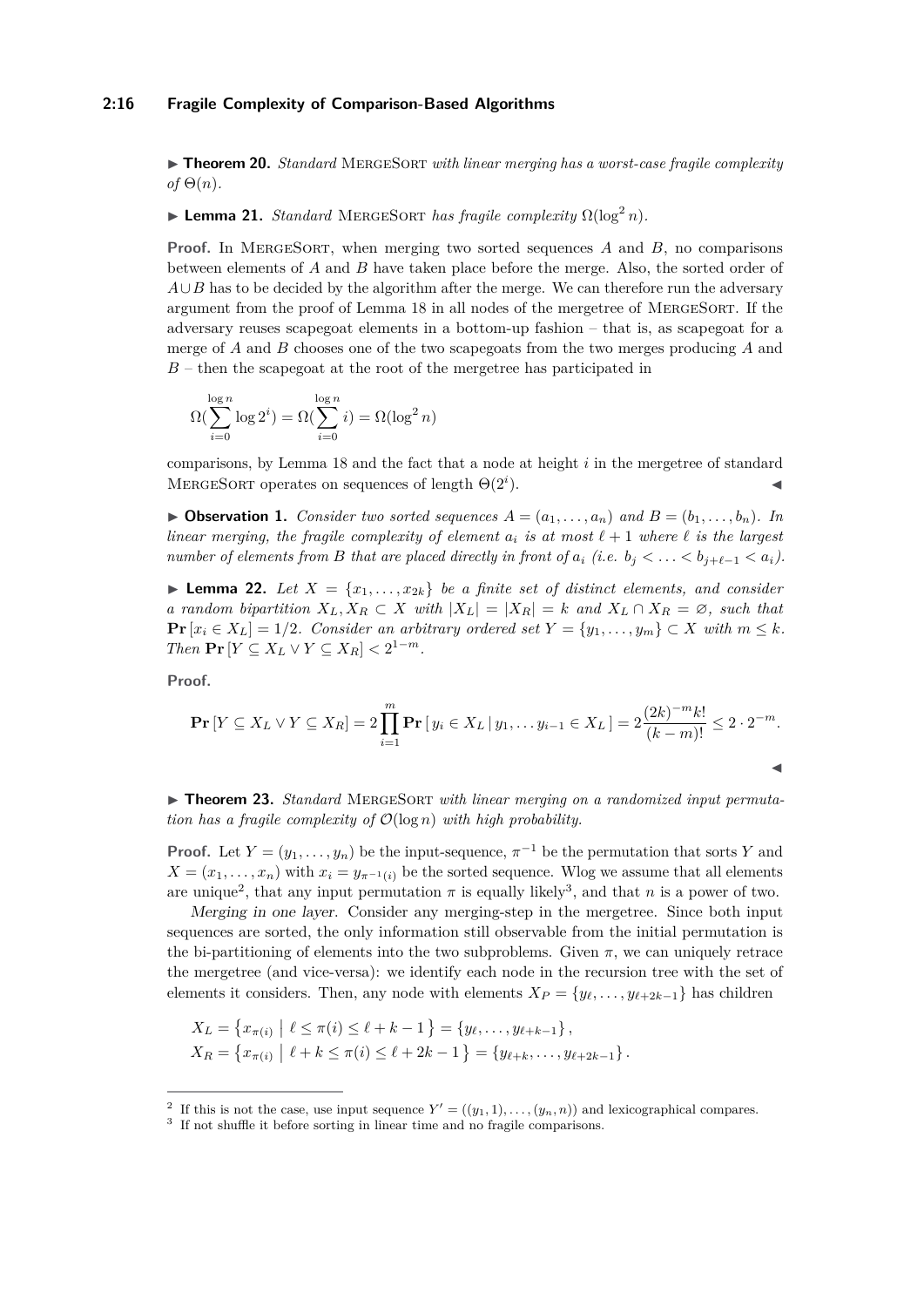Hence, locally our input permutation corresponds to an stochastic experiment in which we randomly draw exactly half of the parent's elements for the left child, while the remainder goes to right.

This is exactly the situation in Lemma [22.](#page-15-4) Let  $N_i$  be a random variable denoting the number of comparisons of element  $y_i$  in the merging step. Then, from Observation [1](#page-15-5) and Lemma [22](#page-15-4) it follows that  $Pr[N_i = m+1] \leq 2^{-m}$ . Therefore  $N_i$  is stochastically dominated by  $N_i \leq 1 + Y_i$  where  $Y_i$  is a geometric random variable with success probability  $p = 1/2$ .

Merging in all layers. Let  $N_{j,i}$  be the number of times element  $y_i$  is compared in the *j*-th recursion layer and define  $Y_{j,i}$  analogously. Due to the recursive partitioning argument,  $N_{j,i}$  and  $Y_{j,i}$  are iid in *j*. Let  $N_i^T$  be the total number of comparisons of element *i*, i.e.  $N_i^T \preceq \log_2 n + \sum_{j=1}^{\log_2 n} Y_{j,i}$ . Then a tail bound on the sum of geometric variables (Theorem 2.1 in [\[13\]](#page-17-16)) yields:

$$
\Pr\left[\sum_{j=1}^{\log_2 n} Y_{j,i} \ge \lambda \mathbb{E}\left[\sum_{j=1}^{\log_2 n} Y_{j,i}\right] = 2\lambda \log_2 n\right] \stackrel{[13]}{\le} \exp\left(-\frac{1}{2} \frac{2 \ln n}{\ln 2} [\lambda - 1 - \log \lambda]\right) = n^{-2},
$$

where we set  $\lambda \approx 3.69$  in the last step solving  $\lambda - \log \lambda = 2 \log 2$ . Thus, we bound the  $\text{probability } \mathbf{Pr} \left[ N_i^T \ge (1+2\lambda) \log_2 n \right] \le n^{-2}.$ 

Fragile complexity. It remains to show that with high probability no element exceeds the claimed fragile complexity. We use a union bound on  $N_i^T$  for all *i*:

$$
\Pr\left[\max_i\{N_i^T\} = \omega(\log n)\right] \le n \Pr\left[N_i^T = \omega(\log n)\right] \le 1/n.
$$

<span id="page-16-0"></span> $\triangleright$  **Theorem 24.** *Exponential merging of two sequences*  $A = (a_1, \ldots, a_n)$  and  $B = (b_1, \ldots, b_n)$ *has a worst-case fragile complexity of*  $\mathcal{O}(\log n)$ *.* 

▶ Corollary 25. *Applying Theorem [24](#page-16-0)* to standard MERGESORT with exponential merging *yields a fragile complexity of*  $\mathcal{O}(\log^2 n)$  *in the worst-case.* 

## <span id="page-16-2"></span>**5 Constructing binary heaps**

<span id="page-16-1"></span>I **Observation 2.** *The fragile complexity of the standard binary heap construction algorithm of Floyd [\[11\]](#page-17-17) is*  $\mathcal{O}(\log n)$ *.* 

The above observation is easy to verify (shown in the full paper [\[1\]](#page-17-14)). We note that this fragile complexity is optimal by Theorem [2,](#page-4-3) since Heap Construction is stronger than Minimum. Brodal and Pinotti [\[7\]](#page-17-10) showed how to construct a binary heap using a comparator network in  $\Theta(n \log \log n)$  size and  $\mathcal{O}(\log n)$  depth. They also proved a matching lower bound on the size of the comparator network for this problem. This, together with Observation [2](#page-16-1) and the fact that Floyd's algorithm has work  $\mathcal{O}(n)$ , gives a separation between work of fragility-optimal comparison-based algorithms and size of depth-optimal comparator networks for HEAP CONSTRUCTION.

# <span id="page-16-3"></span>**6 Conclusions**

In this paper we introduced the notion of fragile complexity of comparison-based algorithms and we argued that the concept is well-motivated because of connections both to real world situations (e.g., sporting events), as well as other fundamental theoretical concepts (e.g., sorting networks). We studied the fragile complexity of some of the fundamental problems and revealed interesting behavior such as the large gap between the performance of deterministic and randomized algorithms for finding the minimum. We believe there are still plenty of interesting and fundamental problems left open. Below, we briefly review a few of them.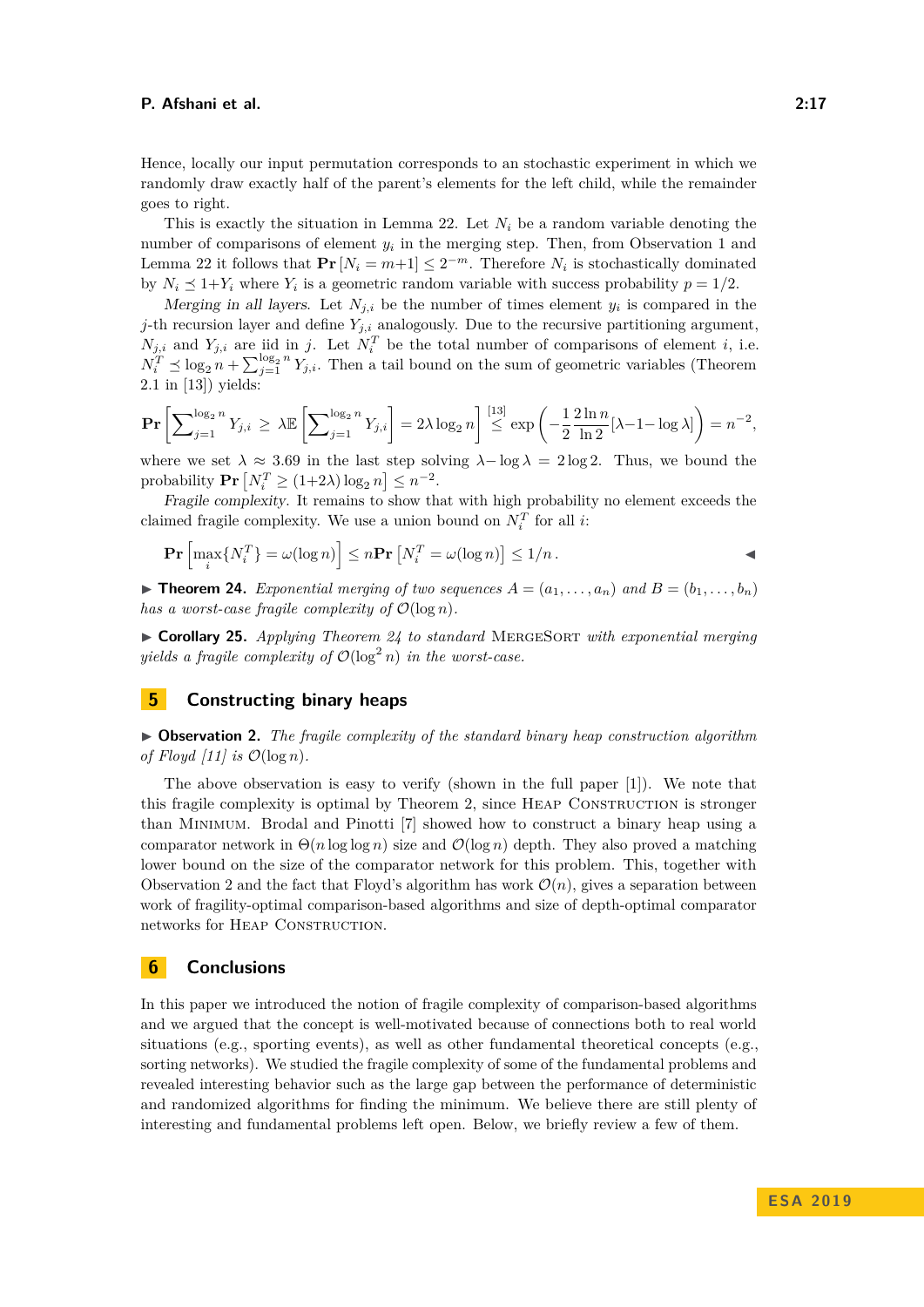## **2:18 Fragile Complexity of Comparison-Based Algorithms**

- The area of comparison-based algorithms is much larger than what we have studied. In particular, it would be interesting to study "geometric orthogonal problems" such as finding the maxima of a set of points, detecting intersections between vertical and horizontal line segments, *kd*-trees, axis-aligned point location and so on. All of these problems can be solved using algorithms that simply compare the coordinates of points.
- $\blacksquare$  Is it possible to avoid using expander graphs to obtain simple deterministic algorithms to find the median or to sort?
- $\blacksquare$  Is it possible to obtain a randomized algorithm that finds the median where the median suffers  $O(1)$  comparisons on average? Or alternatively, is it possible to prove a lower bound? If one cannot show a  $\omega(1)$  lower bound for the fragile complexity of the median, can we show it for some other similar problem?

#### **References**

- <span id="page-17-14"></span>**1** P. Afshani, R. Fagerberg, D. Hammer, R. Jacob, I. Kostitsyna, U. Meyer, M. Penschuck, and N. Sitchinava. Fragile Complexity of Comparison-Based Algorithms. *CoRR*, abs/1901.02857, 2019. [arXiv:1901.02857](http://arxiv.org/abs/1901.02857).
- <span id="page-17-4"></span>**2** M. Ajtai, J. Komlós, and E. Szemerédi. An *O*(*n* log *n*) Sorting Network. In *Proceedings of the 15th Symposium on Theory of Computation*, STOC '83, pages 1–9. ACM, 1983. [doi:](https://doi.org/10.1145/800061.808726) [10.1145/800061.808726](https://doi.org/10.1145/800061.808726).
- <span id="page-17-5"></span>**3** M. Ajtai, J. Komlós, and E. Szemerédi. Sorting in *c* log *n* parallel steps. *Combinatorica*, 3(1):1–19, March 1983. [doi:10.1007/BF02579338](https://doi.org/10.1007/BF02579338).
- <span id="page-17-15"></span>**4** M. Ajtai, J. Komlós, and E. Szemerédi. Halvers and Expanders. In IEEE, editor, *FOCS'92*, pages 686–692, Pittsburgh, PN, October 1992. IEEE Computer Society Press.
- <span id="page-17-9"></span>**5** V. E. Alekseev. Sorting Algorithms with minimum memory. *Kibernetika*, 5(5):99–103, 1969.
- <span id="page-17-0"></span>**6** K. E. Batcher. Sorting Networks and their Applications. *Proceedings of AFIPS Spring Joint Computer Conference*, pages 307–314, 1968.
- <span id="page-17-10"></span>**7** G. Stølting Brodal and M. C. Pinotti. Comparator Networks for Binary Heap Construction. In *Proc. 6th Scandinavian Workshop on Algorithm Theory*, volume 1432 of *LNCS*, pages 158–168. Springer Verlag, Berlin, 1998. [doi:10.1007/BFb0054364](https://doi.org/10.1007/BFb0054364).
- <span id="page-17-6"></span>**8** V. Chvátal. Lecture notes on the new AKS sorting network. Technical Report DCS-TR-294, Department of Computer Science, Rutgers University, New Brunswick, NJ, 1992, October.
- <span id="page-17-13"></span>**9** R. Cole. Parallel Merge Sort. *SIAM Journal on Computing*, 17(4):770–785, 1988.
- <span id="page-17-1"></span>**10** M. Dowd, Y. Perl, L. Rudolph, and M. Saks. The periodic balanced sorting network. *J. ACM*, 36(4):738–757, 1989, October.
- <span id="page-17-17"></span>**11** R. W. Floyd. Algorithm 245: Treesort. *Commun. ACM*, 7(12):701, December 1964. [doi:](https://doi.org/10.1145/355588.365103) [10.1145/355588.365103](https://doi.org/10.1145/355588.365103).
- <span id="page-17-7"></span>**12** M. T. Goodrich. Zig-zag sort: a simple deterministic data-oblivious sorting algorithm running in *O*(*n* log *n*) time. In David B. Shmoys, editor, *STOC'14*, pages 684–693. ACM, 2014. URL: <http://dl.acm.org/citation.cfm?id=2591796>.
- <span id="page-17-16"></span>**13** S. Janson. Tail bounds for sums of geometric and exponential variables. *Statistics & Probability Letters*, 135:1–6, 2018. [doi:10.1016/j.spl.2017.11.017](https://doi.org/10.1016/j.spl.2017.11.017).
- <span id="page-17-11"></span>**14** S. Jimbo and A. Maruoka. A Method of Constructing Selection Networks with *O*(log *n*) Depth. *SIAM Journal on Computing*, 25(4):709–739, 1996.
- <span id="page-17-2"></span>**15** I. Parberry. The pairwise sorting network. *Parallel Processing Letters*, 2(2-3):205–211, 1992.
- <span id="page-17-3"></span>**16** B. Parker and I. Parberry. Constructing sorting networks from *k*-sorters. *Information Processing Letters*, 33(3):157–162, 30 nov 1989.
- <span id="page-17-8"></span>**17** M. S. Paterson. Improved sorting networks with *O*(log *N*) depth. *Algorithmica*, 5(1):75–92, 1990.
- <span id="page-17-12"></span>**18** N. Pippenger. Selection Networks. *SIAM Journal on Computing*, 20(5):878–887, 1991.